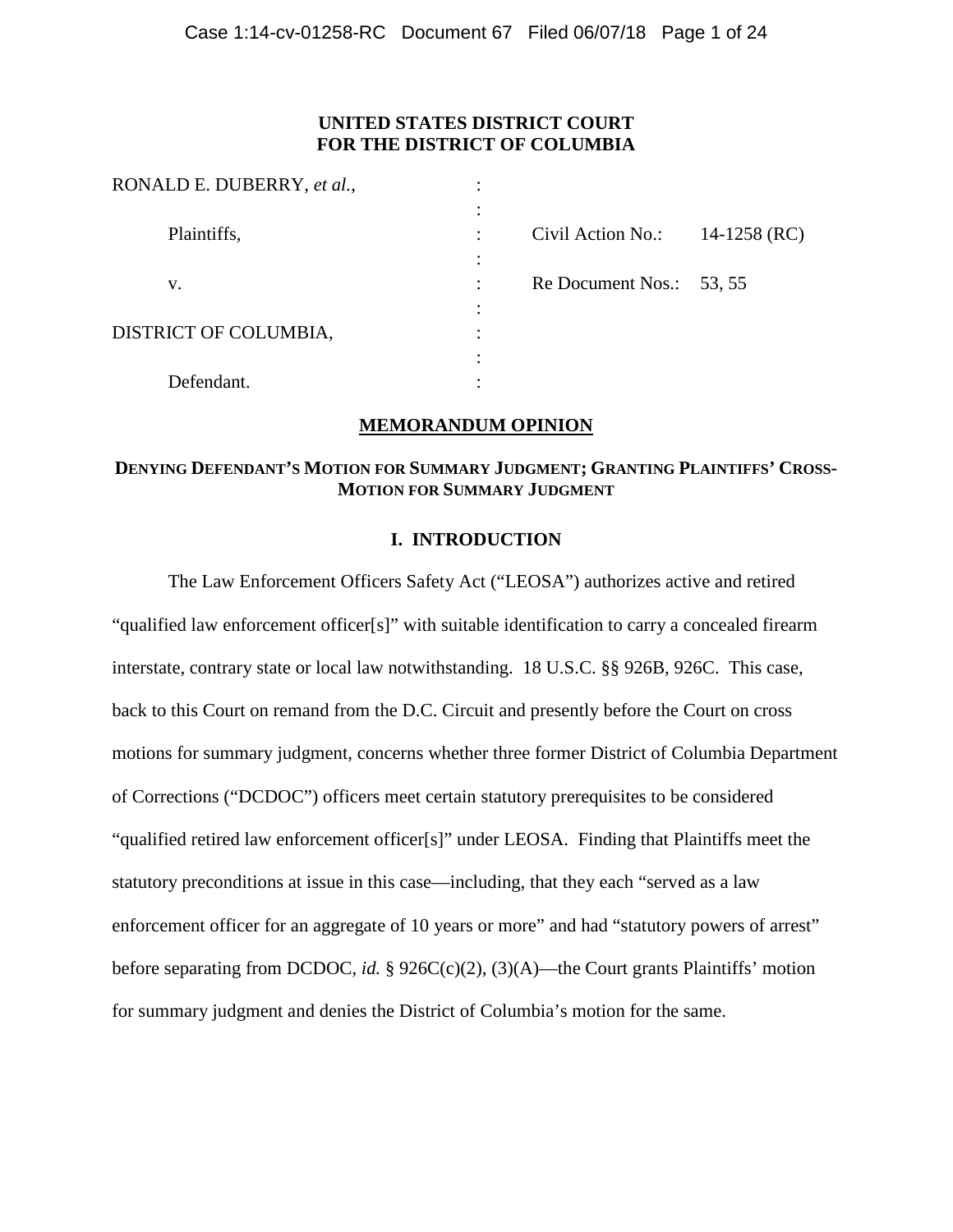### **II. BACKGROUND**

#### **A. Statutory Framework**

Before 2004, a patchwork of state laws governed whether out-of-state current or former law enforcement officers could carry a concealed firearm within a particular state's borders. *See* H.R. Rep. No. 108-560, at 3 (2004). Beginning in 1992, lawmakers introduced legislation aimed at permitting concealed carry nationwide for certain law enforcement officers. *See* H.R. 218, 107th (2001); H.R. 218, 106th Cong. (1999); H.R. 218, 105th Cong. (1997); H.R. 218, 104th Cong. (1995); H.R. 1277, 103d Cong. (1993); H.R. 4897, 102d Cong. (1992). Efforts succeeded in 2004 with the enactment of the Law Enforcement Officers Safety Act, known as "LEOSA." *See* LEOSA, Pub. L. 108-277, 118 Stat. 865 (2004) (*codified at* 18 U.S.C. §§ 926B, 926C); *see also* S. Rep. No. 108-29, at 2–3 (2003) (describing efforts to enact legislation similar to LEOSA).

LEOSA mandates that all active and retired law enforcement officers be able to carry a concealed firearm anywhere in the United States subject to certain conditions, overriding most contrary state and local laws.<sup>1</sup> See S. Rep. No. 108-29, at 4. The Act's purpose was two-fold to protect active and retired officers and their families from "vindictive criminals," and to enable such officers to "respond immediately" to crimes spanning multiple jurisdictions. *Id.*; *see also*  H.R. Rep. No. 108-560, at 4. LEOSA provides that, "[n]otwithstanding any other provision of the law of any State or any political subdivision thereof," a "qualified law enforcement officer" or "qualified retired law enforcement officer" "may carry a concealed firearm that has been

<sup>1&</sup>lt;sup>1</sup>  $\frac{1}{1}$  LEOSA does not supersede laws prohibiting the possession of firearms on state or local government properties or laws permitting private persons to bar the possession of concealed firearms on their property. 18 U.S.C. §§ 926B(b), 926C(b).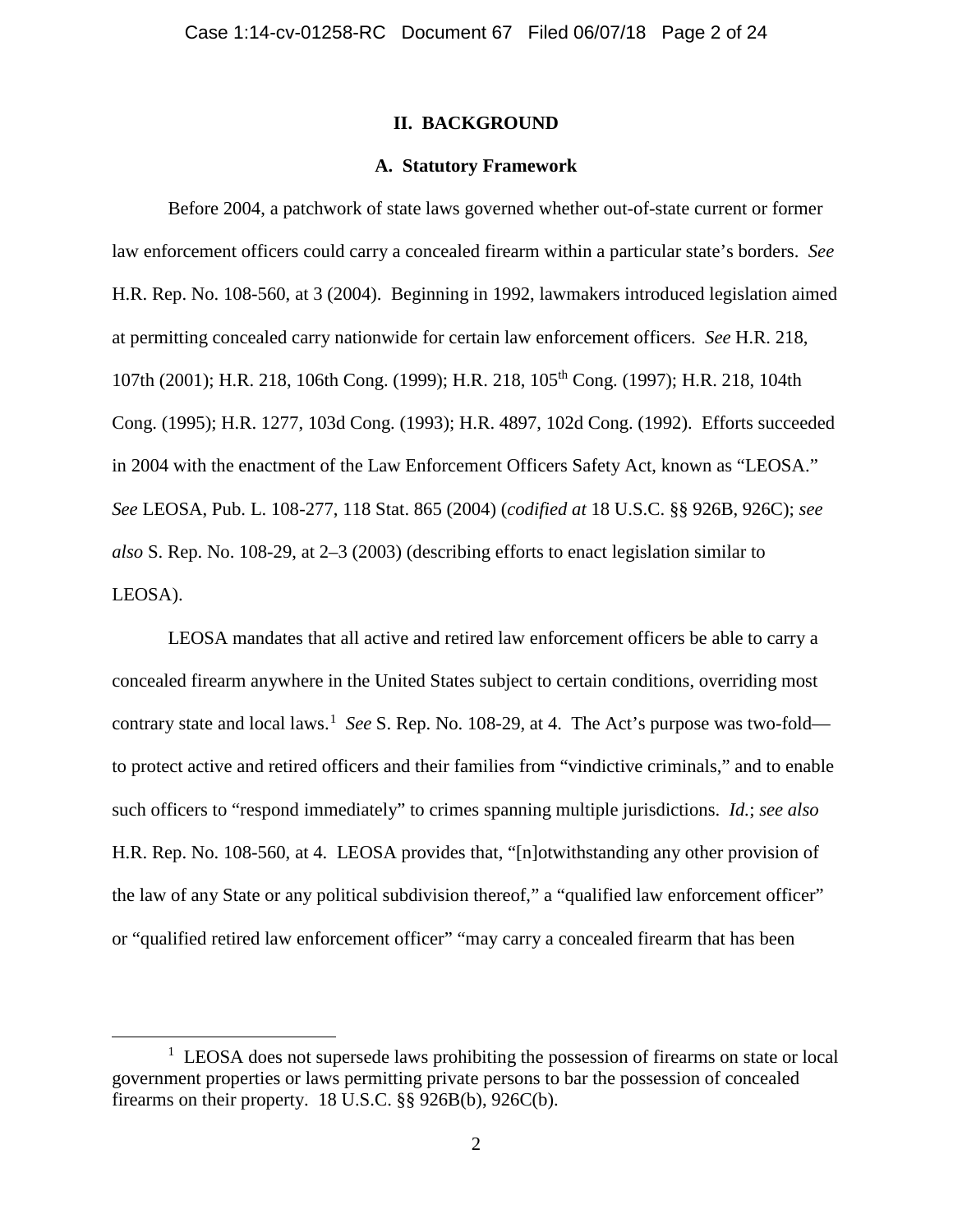#### Case 1:14-cv-01258-RC Document 67 Filed 06/07/18 Page 3 of 24

shipped or transported in interstate or foreign commerce," so long as the individual also carries the requisite identification. 18 U.S.C. §§ 926B(a), 926C(a).

Section 926B(c) establishes six conditions that a current employee of a governmental agency must satisfy to be considered a "qualified law enforcement officer" under LEOSA. *Id.* § 926B(c). First, the employee must be legally authorized "to engage in or supervise the prevention, detection, investigation, or prosecution of, or the incarceration of any person for, any violation of law," and must have "statutory powers of arrest" or powers of apprehension under 10 U.S.C. § 807(b). 18 U.S.C. § 926B(c)(1). The individual must also be authorized by the agency to carry a firearm; must meet any standards established by the agency for employees to qualify to use a firearm; must not be under the influence of alcohol or drugs; must not be the subject of any disciplinary action by the agency that might result in suspension or "loss of police powers"; and must not be prohibited by federal law from receiving a firearm. *Id.* § 926B(c)(2)– (6). Section 926B also establishes that, in order to take advantage of LEOSA rights, a qualified law enforcement officer must carry "photographic identification issued by the governmental agency for which the individual is employed that identifies the employee as a police officer or law enforcement officer of the agency." *Id.* § 926B(a), (d).

Section 926C sets forth the requirements to be considered a "qualified retired law enforcement officer," which differ in some respects from the qualifications for active officers. *See id.* § 926C(c). To qualify for LEOSA rights, a retired employee must have "separated from service in good standing . . . with a public agency as a law enforcement officer." *Id.* §  $926C(c)(1)$ . The individual must also meet the relevant standards for qualification in firearms training; must not have been found unqualified for reasons related to mental health; must not be under the influence of alcohol or another intoxicating substance; and must not be prohibited by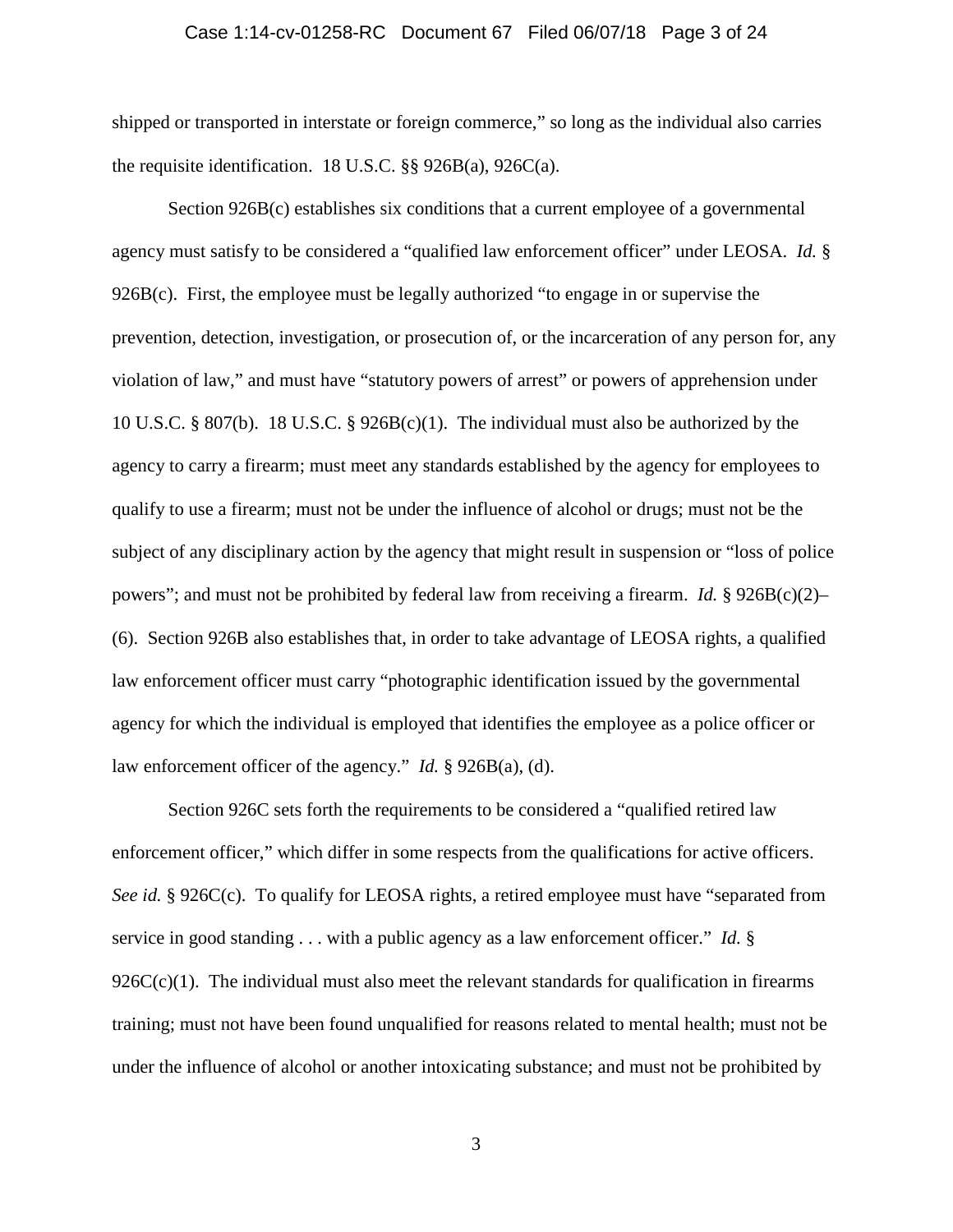#### Case 1:14-cv-01258-RC Document 67 Filed 06/07/18 Page 4 of 24

federal law from receiving a firearm. *Id.* §  $926C(c)(4)$ –(7). In addition, before separating from the agency, the individual must have "served as a law enforcement officer for an aggregate of 10 years or more"; must have had legal authority to "engage in or supervise the prevention, detection, investigation, or prosecution of, or the incarceration of any person for, any violation of law"; and must have had either "statutory powers of arrest" or powers of apprehension pursuant to 10 U.S.C. § 807(b). 18 U.S.C. § 926C(c)(2)–(3). Qualified retired law enforcement officers must carry "photographic identification issued by the agency . . . that identifies the person as having been employed as a police officer or law enforcement officer." *Id.* §  $926C(d)(1)$ ,  $(2)(A)$ . And, if the agency-issued identification does not indicate that the retired officer has completed the appropriate firearms training, the officer must carry a separate certification form so establishing. *Id.* § 926C(d)(2).

#### **B. Factual Background and Procedural History**

Before their retirements, Plaintiffs Ronald E. Duberry, Maurice Curtis, and Robert L. Smith worked as correctional officers in the District of Columbia Department of Corrections, each beginning in the 1970s or 1980s and serving for at least sixteen years. 2 *See* Pls.' Statement of Undisputed Material Facts ("Pls.' SUMF") ¶ 1, ECF No. 59-2; Def. District of Columbia's Statement of Undisputed Material Facts ("Def.'s SUMF") ¶¶ 22–25, ECF No. 53-19. As corrections officers, Plaintiffs were responsible for, among other things, the treatment, custody, counseling, and supervision of individuals incarcerated at DCDOC-operated correctional institutions, including the Lorton Correctional Complex in Lorton, Virginia. *See* Position Descriptions, Exs. 12–14, Def.'s SUMF, ECF Nos. 53-31, 53-32, 53-33; Decl. of Robert Smith

 <sup>2</sup> <sup>2</sup> Harold Bennette, who participated as a plaintiff in earlier stages of this litigation, died during the pendency of this action. *See* Statement Noting a Party's Death, ECF No. 40.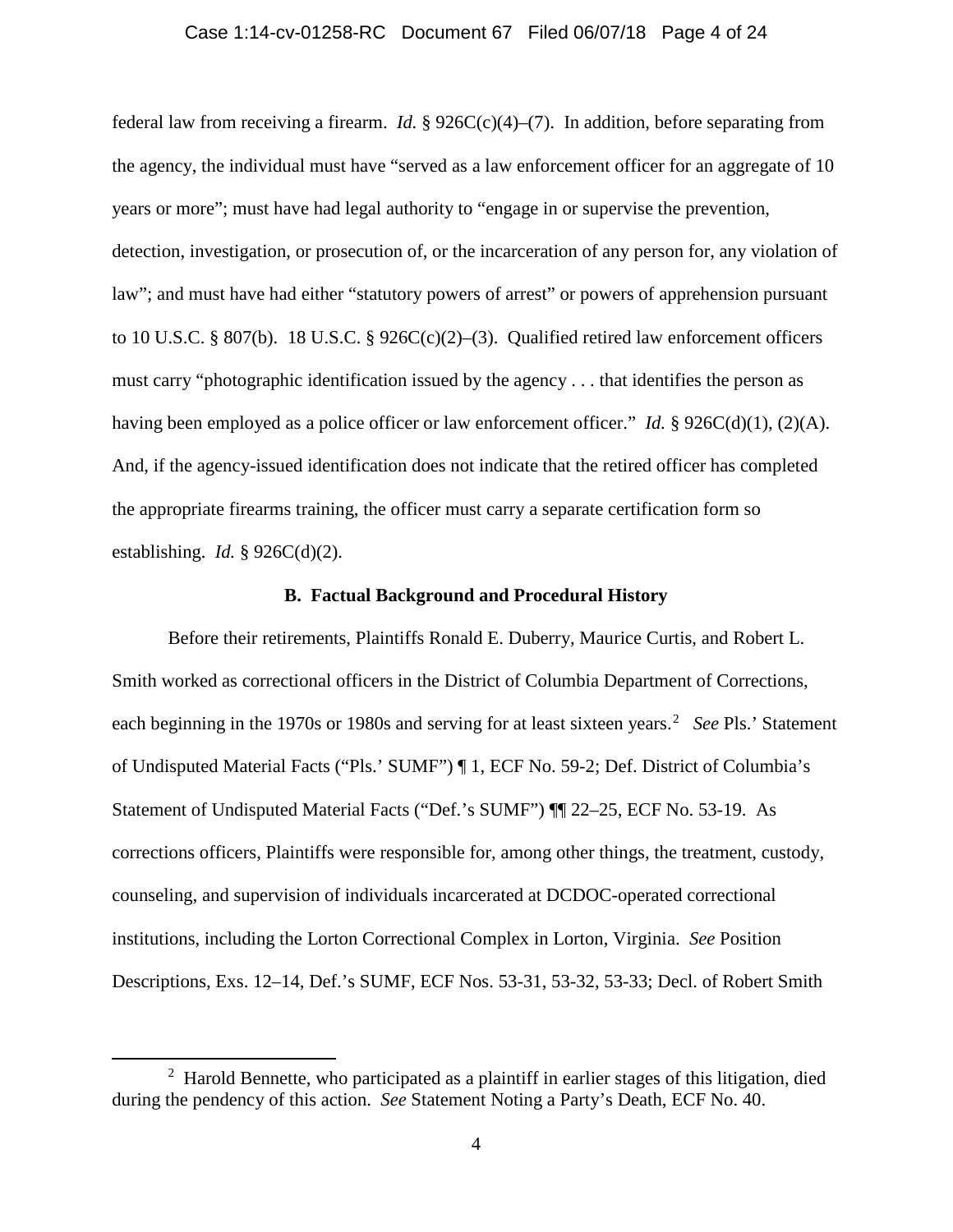#### Case 1:14-cv-01258-RC Document 67 Filed 06/07/18 Page 5 of 24

("Smith Decl.") ¶ 1, ECF No. 59-5; Decl. of Ronald Duberry ("Duberry Decl.") ¶ 1, ECF No. 59-4; Decl. of Maurice Curtis ("Curtis Decl.") ¶ 1, ECF No. 59-3.

Beginning in November 2012, Plaintiffs individually sought to enjoy the concealed carry right that they believed LEOSA afforded them. *See* Corr. Am. Compl. ¶¶ 48–59, ECF No. 15. Because each Plaintiff purportedly has photographic identification classifying them as retired employees of DCDOC, *see* Corr. Am. Compl. ¶ 56—identification that they believe satisfies the requirements of subsection (d)(2)(A)—they focused on securing firearm certification to meet the requirement of subsection  $(d)(2)(B)$ . In Prince George's County, Maryland (where Mr. Duberry and Mr. Curtis reside) and in the District of Columbia (where Mr. Smith resides), an individual must submit a prior employment certification form completed by the law enforcement agency for which he previously worked before seeking firearm certification. *See* Corr. Am. Compl. ¶ 47. On this certification form, the agency must answer a series of questions by checking boxes for "yes" or "no." *See* Ex. 1, Corr. Am. Compl. One question asks whether the applicant, while employed, possessed various authorizations enumerated in subsection  $(c)(2)$  of LEOSA, including "statutory powers of arrest." Certification of Prior Law Enforcement Employment, Pls.' Ex. B, ECF No. 23-2. Relatedly, another question asks whether the applicant was "regularly employed as a law enforcement officer" for the indicated duration of time. Certification of Prior Law Enforcement Employment, Pls.' Ex. B.

In response to both of these questions on Mr. Duberry's prior employment certification form, a DCDOC human resources officer checked the boxes for "no" and wrote that Mr. Duberry was "not a law enforcement officer." Certification of Prior law Enforcement Employment, Pls.' Ex. B; *see also* Corr. Am. Compl. ¶¶ 49–51, 55, 57. DCDOC took the same position with respect to the other Plaintiffs, with the agency's former director explaining to Plaintiffs' counsel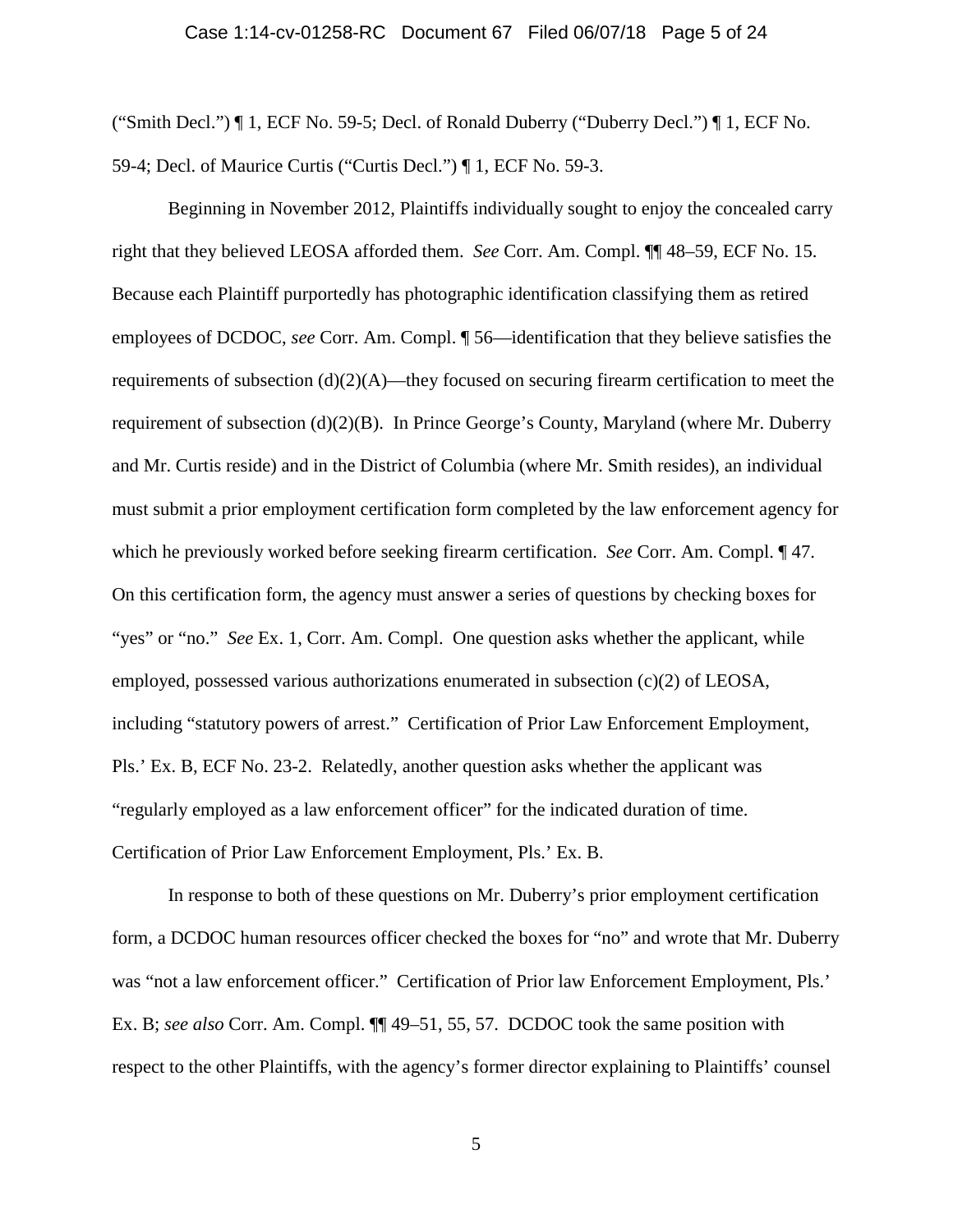#### Case 1:14-cv-01258-RC Document 67 Filed 06/07/18 Page 6 of 24

that the agency does not believe that active or retired correctional officers of DCDOC meet all of the LEOSA requirements. *See* Email from Thomas Faust to William J. Phelan (Feb. 28, 2013) at DC Duberry001748, Ex. 1, Def.'s SUMF, ECF No. 53-20; Email from Marie D. Oliveria to William J. Phelan (May 21, 2014) at DC Duberry001760–61, Ex. 1, Def.'s SUMF, ECF. No. 53- 20.

In July 2014, Plaintiffs initiated this action against the District of Columbia, former Mayor Vincent Gray in his official capacity, and former Director of DCDOC Thomas Faust in his official capacity. *See* Compl., ECF No. 1. Plaintiffs' amended complaint alleged that Defendants' actions had denied them rights under LEOSA in violation of 42 U.S.C. § 1983. *See* Corr. Am. Compl. ¶¶ 5, 80–96. Plaintiffs contended that they met all of the LEOSA conditions, including that they had "statutory powers of arrest." In support of this claim, Plaintiffs asserted that they were given identification cards stating that they had such powers under D.C. Code § 24- 405. *See* Corr. Am. Compl. ¶¶ 61, 66, 71. Plaintiffs sought injunctive and declaratory relief requiring Defendants to recognize them as retired law enforcement officers for purposes of LEOSA. *See* Corr. Am. Compl. **[1]** 89, 96. In addition, Plaintiffs asked this Court to make any order with regard to their status applicable to all retired DCDOC officers—and all DCDOC officers who would retire in the future—who otherwise meet the qualification of LEOSA. *See* Corr. Am. Compl. at 17. Defendants subsequently moved to dismiss Plaintiffs' amended complaint. *See* Defs.' Mot. to Dismiss 2d Am. Compl., ECF No. 19.

In a prior opinion, this Court granted Defendants' motion to dismiss. *See Duberry v. District of Columbia*, 106 F. Supp. 3d 245, 270 (D.D.C. 2015). This Court first found that, contrary to Defendants' arguments, Plaintiffs had standing to seek declaratory and injunctive relief as to themselves. *See id.* at 253. However, the Court agreed with Defendants that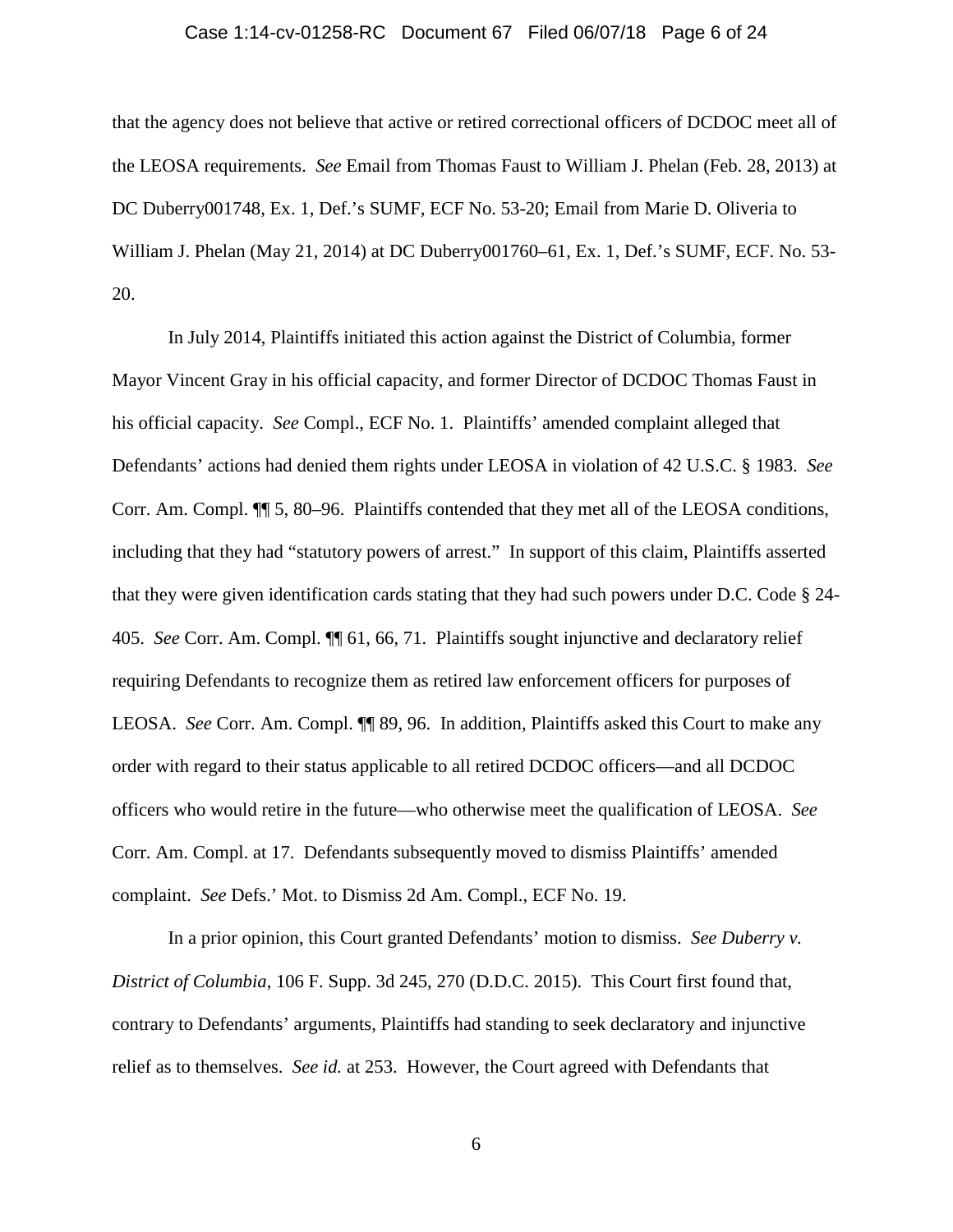#### Case 1:14-cv-01258-RC Document 67 Filed 06/07/18 Page 7 of 24

Plaintiffs did not have standing to bring claims as to future retired correctional officers. *See id.* This Court then dismissed individual Defendants Gray and Faust from the action, reasoning that claims asserted against them were duplicative of claims against the District. *Id.* at 260–61. Finally, the Court dismissed Plaintiffs' remaining claims. *See id.* at 261–70.

The Court explained that, pursuant to the Supreme Court's decision in *Blessing v. Firestone*, 520 U.S. 329 (1997), a federal statute creates a right enforceable under 42 U.S.C. § 1983 when (1) Congress intended that the provision in question benefit the plaintiff, (2) the right assuredly protected by the statute is not so "vague and amorphous" that its enforcement would strain judicial competence, and (3) the statute imposes a mandatory obligation on the states. *Id.* at 261–62. Interpreting Plaintiffs' complaint as seeking "the right to have [DC]DOC classify them as retired 'law enforcement officers' under subsection (c)(2) for purposes of completing their application[s] for [] concealed carry permit[s]," *id.* at 265, the Court could not say that Congress intended to confer upon Plaintiffs the right that they sought to enforce in this action. *Id.* at 266–68. Rather, the Court construed LEOSA as conferring only one right—the right to carry a concealed firearm—and doing so only with respect to individuals who already have status as "qualified retired law enforcement officer[s]" and who already possess the identification documents required by subsection (d). *Id.* at 268–70. Accordingly, this Court explained that even if the District had misclassified Plaintiffs—an issue that this Court did not reach—Plaintiffs could not seek to correct that error through § 1983. *See id.*

Plaintiffs appealed, and the D.C. Circuit reversed this Court's decision and remanded the matter for further proceedings. *See Duberry v. District of Columbia* ("*Duberry I*"), 824 F.3d 1046, 1057 (D.C. Cir. 2016). The Circuit concluded that Plaintiffs had, in fact, alleged a right remediable under § 1983. *See id.* In the Circuit's view, the LEOSA right that Plaintiffs' sought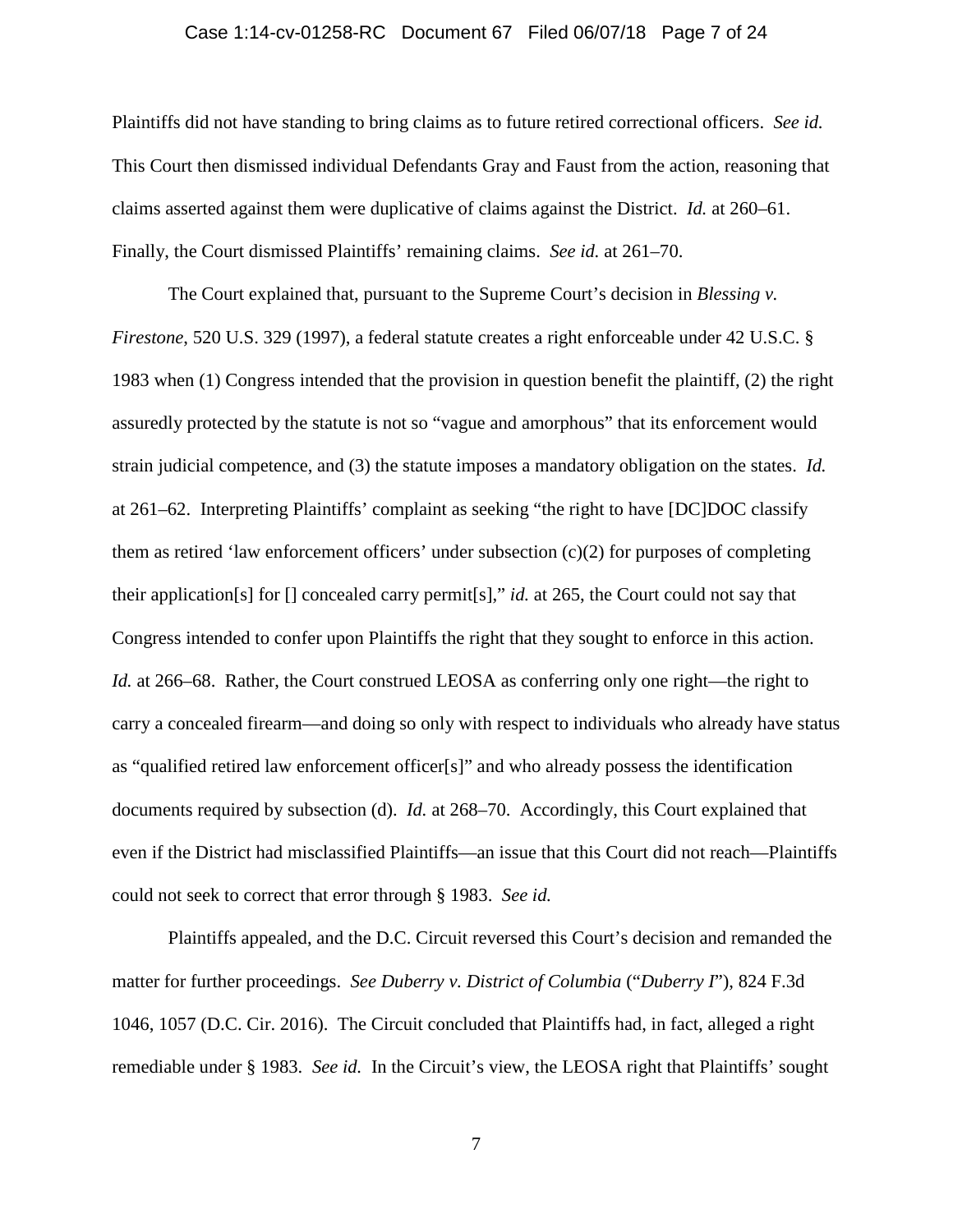#### Case 1:14-cv-01258-RC Document 67 Filed 06/07/18 Page 8 of 24

to vindicate satisfied each prong of *Blessing*. *See id.* First, the Circuit explained that the text of LEOSA supported Plaintiffs' claim that Congress intended LEOSA to benefit individuals like them directly. *See id.* at 1052. Specifically, the LEOSA right reached not only police officers, but also "correctional officers and parole authorities who 'engage[d] in . . . the incarceration of any person for<sup>[]</sup> any violation of law."" *Id.* (quoting 18 U.S.C.  $\S$  926C(c)(2)).

On appeal, the District had "question[ed] whether [Plaintiffs] are entitled to claim any right under LEOSA because as correctional officers they were not 'trained to determine whether probable cause exists to make a warrantless arrest for any crime in the community,' and therefore lack the requisite statutory power of arrest." *Id.* at 1052–53 (quoting Appellee's Br. at 12, 25). The Circuit offered two responses. Assuming that the matter of whether Plaintiffs had statutory powers of arrest presented a factual question, the Circuit explained that such an issue would not provide a basis for dismissing Plaintiffs' claims. *See id.* at 1053. Plaintiffs had alleged in their complaint that they had such powers and had claimed that DCDOC had provided them with identification cards stating as much. *See id.* Those allegations were sufficient to permit Plaintiffs to survive a motion to dismiss. Assuming that the matter of Plaintiffs' statutory powers of arrest instead presented a legal question, the Circuit explained that "[g]iven the breadth of Congress's definition, the reference to 'statutory powers of arrest' necessarily means some statutory power of arrest such as a power to arrest parole violators, and not, as the District of Columbia suggests, only the police power to arrest upon probable cause." *Id.* (citing Appellee's Br. at 25). Thus, Plaintiffs' claims still were not subject to dismissal. The Circuit also noted that "contrary to the District of Columbia's suggestion at oral argument, the LEOSA does not require that, prior to retiring, a law enforcement officer's job required carrying a firearm in order to be a 'qualified retired law enforcement officer[].'" *Id.* (alteration in original).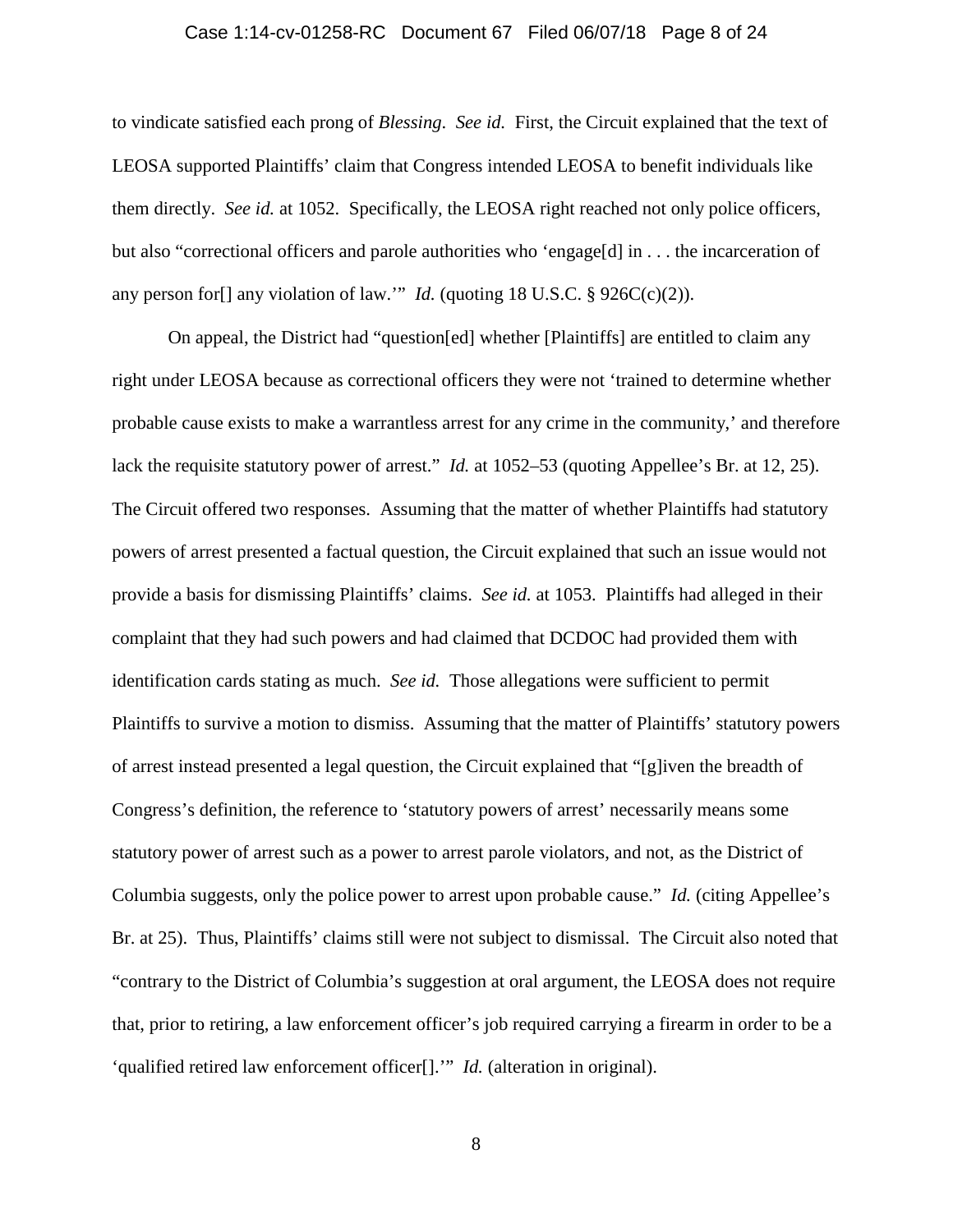#### Case 1:14-cv-01258-RC Document 67 Filed 06/07/18 Page 9 of 24

The Circuit next found that the right that Plaintiffs sought to vindicate was not vague or amorphous, satisfying the second prong of *Blessing*. *See id.* Because Congress had provided statutory criteria for defining the LEOSA right and for establishing eligibility for rights under the statute, the scheme was subject to judicial enforcement. *See id.* Looking to Congress's "categorical preemption of state and local law standing in the way of the LEOSA right to carry," the Circuit concluded that states have a "mandatory duty" to "recognize the right" LEOSA establishes, meeting the third *Blessing* prong. *Id.* The Circuit observed that Congress did not afford states the discretion to "redefine either who are 'qualified law enforcement officers' or who is eligible for the LEOSA right." *Id.* at 1053–54.

Having already concluded that Plaintiffs stated claims under § 1983, the Circuit cited additional support for its decision in the form of legislative history. *See id.* at 1054. The Circuit then addressed the possibility that this Court had determined that Plaintiffs were not those Congress intended LEOSA to benefit until they obtained the subsection  $(d)(2)(B)$  firearms certification. The Circuit explained that "the firearms certification requirement does not define the right itself but is rather a precondition to the exercise of that right." *Id.* at 1055.<sup>3</sup>

On remand, this Court modified and reinstated aspects of its dismissal order that were not inconsistent with the Circuit's opinion. *See* Order Granting Defs.' Consent Mot. to Modify & Reinstate Order Granting Defs.' Mot. to Dismiss, ECF No. 37. Specifically, this Court dismissed the former mayor and the former Director of DCDOC as parties to this action and dismissed portions of Plaintiffs' complaint that sought relief on behalf of future retired DCDOC officers who otherwise meet the qualification of LEOSA. *See* Order Granting Defs.' Consent Mot. to

 $\frac{3}{3}$  $3$  Judge Henderson dissented from the panel opinion, stating that she would have affirmed this Court's dismissal order on the ground that the Court lacked subject matter jurisdiction. *See Duberry*, 824 F.3d at 1057–61 (Henderson, J., dissenting).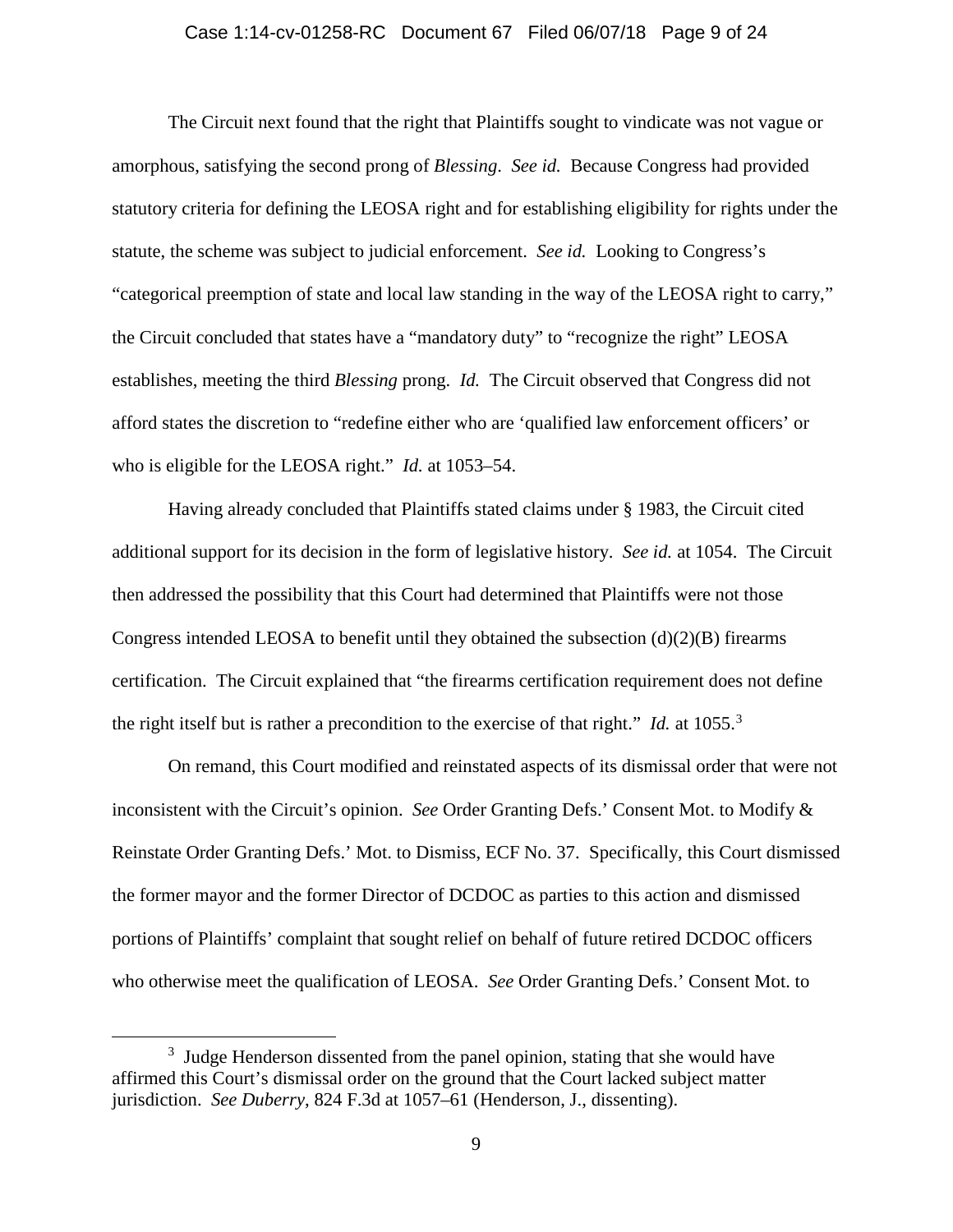Modify & Reinstate Order Granting Defs.' Mot. to Dismiss. The matter is now before the Court on cross motions for summary judgment. *See* Pls.' Opp'n to Def.'s Mot. Summ. J. & Cross-Mot. Summ. J., ECF No. 55; Def. District of Columbia's Mot. Summ. J., ECF No. 53.

#### **III. LEGAL STANDARD**

A court may grant summary judgment when "the movant shows that there is no genuine dispute as to any material fact and the movant is entitled to judgment as a matter of law." Fed. R. Civ. P. 56(a). A "material" fact is one capable of affecting the substantive outcome of the litigation. *See Anderson v. Liberty Lobby, Inc.*, 477 U.S. 242, 248 (1986). A dispute is "genuine" if there is enough evidence for a reasonable jury to return a verdict for the nonmovant. *See Scott v. Harris*, 550 U.S. 372, 380 (2007).

The principal purpose of summary judgment is to streamline litigation by disposing of factually unsupported claims or defenses and determining whether there is a genuine need for trial. *See Celotex Corp. v. Catrett*, 477 U.S. 317, 323–24 (1986). The movant bears the initial burden of identifying portions of the record that demonstrate the absence of any genuine issue of material fact. *See* Fed. R. Civ. P. 56(c)(1); *Celotex*, 477 U.S. at 323. In response, the nonmovant must point to specific facts in the record that reveal a genuine issue that is suitable for trial. *See Celotex*, 477 U.S. at 324. In considering a motion for summary judgment, a court must "eschew making credibility determinations or weighing the evidence[,]" *Czekalski v. Peters*, 475 F.3d 360, 363 (D.C. Cir. 2007), and all underlying facts and inferences must be analyzed in the light most favorable to the non-movant, *see Anderson*, 477 U.S. at 255. Nevertheless, conclusory assertions offered without any evidentiary support do not establish a genuine issue for trial. *See Greene v. Dalton*, 164 F.3d 671, 675 (D.C. Cir. 1999).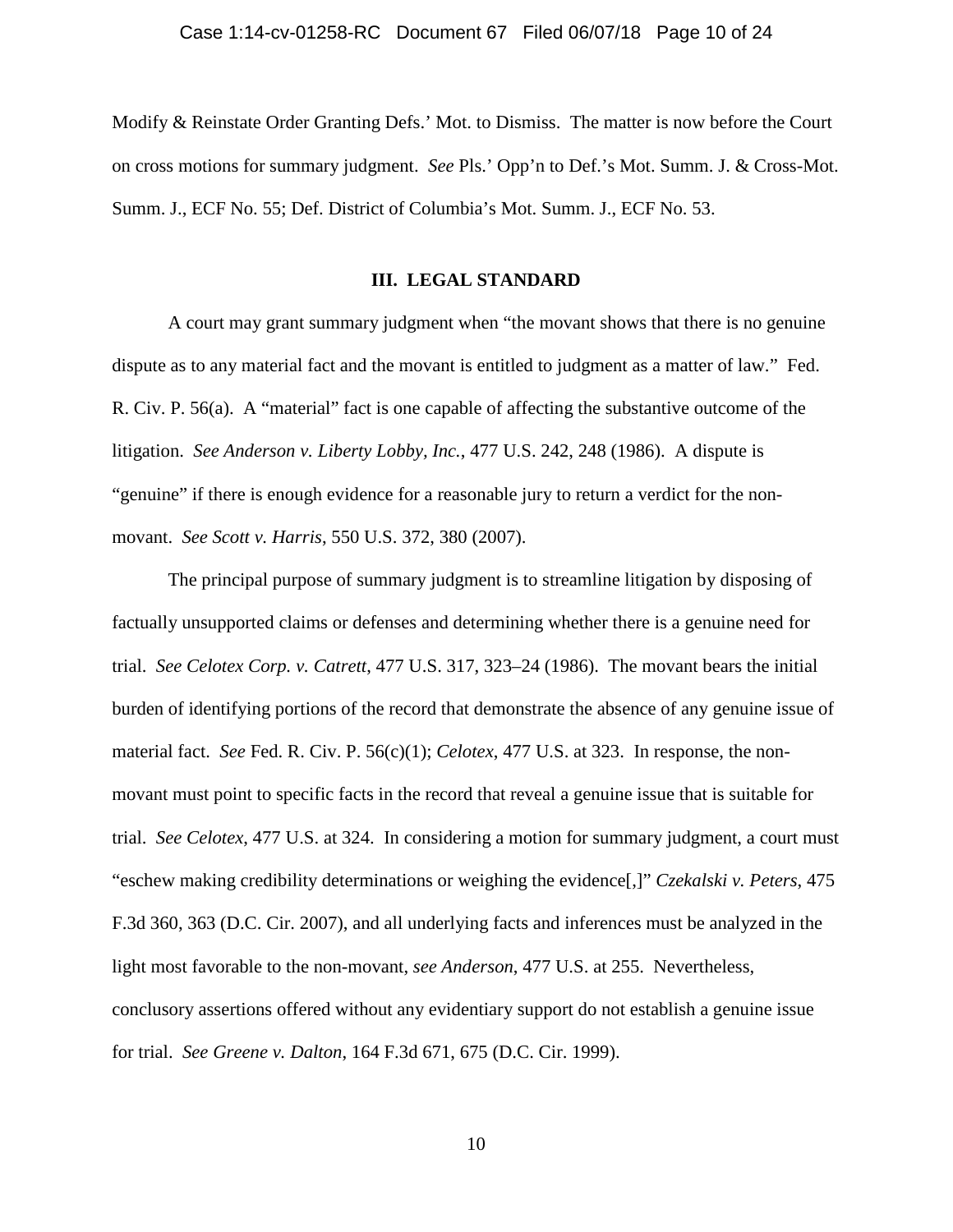#### **IV. ANALYSIS**

Plaintiffs, three retired DCDOC corrections officers, seek to compel the District of Columbia to acknowledge their status as "law enforcement officers," a prerequisite to Plaintiffs' enjoyment of the federally conferred right to carry a concealed firearm that is available to "qualified retired law enforcement officers" under the Law Enforcement Officers Safety Act, 18 U.S.C. § 926C. The District contends that Plaintiffs are not entitled to such recognition, arguing that (1) they did not possess "statutory powers of arrest" prior to separating from DCDOC, (2) they were not "law enforcement officers for an aggregate of 10 years," and (3) they lack suitable photographic identification necessary to avail themselves of LEOSA rights. As explained below, the Court finds that, contrary to the District's assertions—many of which were already rejected by the D.C. Circuit at an earlier stage of this litigation—Plaintiffs meet the relevant statutory requirements.

#### **A. Plaintiffs Had "Statutory Powers of Arrest"**

Plaintiffs contend that they had "statutory powers of arrest" sufficient to meet the requirement of LEOSA subsection (c)(2). Specifically, Plaintiffs maintain that D.C. Code § 24- 405 authorized them to execute warrants for the arrest of parole violators, and that the Circuit expressly recognized in *Duberry I* that such a power of arrest meets the LEOSA requirement. Mem. L. Supp. of Pls.' Opp'n to Def.'s Mot. for Summ. J. & Cross-Mot. Summ. J. ("Pls.' Mem.") at 15–31, ECF No. 55. Plaintiffs also assert that, in practice, they acted as "police" within the DCDOC correctional facilities, possibly satisfying the statutory requirement and reinforcing their position that Congress intended for LEOSA to cover them. *See* Pls.' Mem. at 38–45.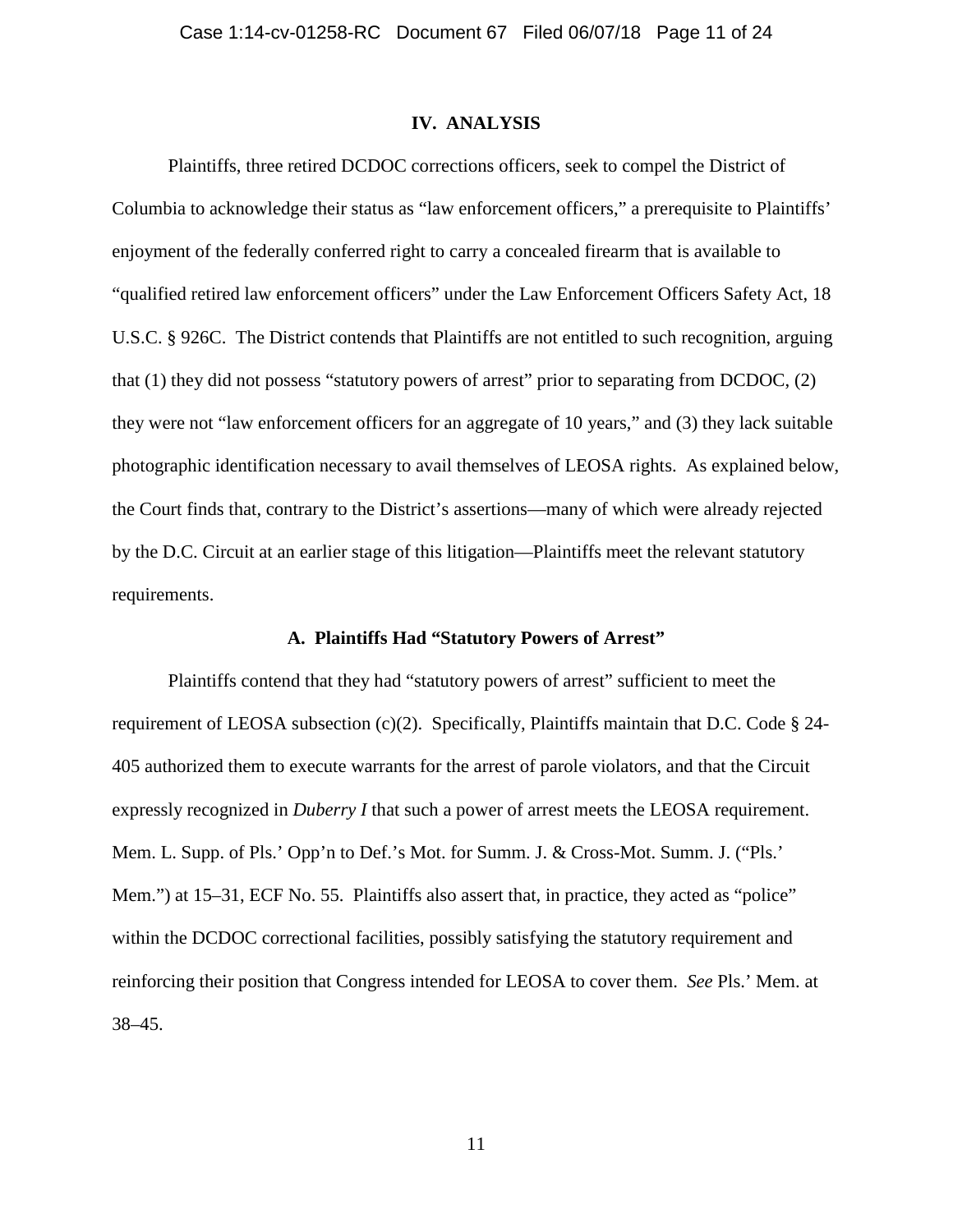#### Case 1:14-cv-01258-RC Document 67 Filed 06/07/18 Page 12 of 24

The District disagrees, arguing that "statutory powers of arrest" as used in LEOSA is a term of art that refers to authority to make a warrantless arrest within the meaning of the Fourth Amendment for commission of a crime. Mem. Supp. of Def. District of Columbia's Mot. Summ. J. ("Def.'s Mem.") at 17–36, ECF No. 53. According to the District, D.C. Code § 24-405 does not qualify and neither does any other provision that Plaintiffs cite as authorizing them to make arrests. Def.'s Mem. at 17–36, 43–45. The District also appears to contend that, even if D.C. Code § 24-405 qualifies as a "statutory power[] of arrest," only a select group of DCDOC corrections officers were, in practice, asked to execute warrants, thus, only those corrections officers qualify as having had "statutory powers of arrest" under D.C. Code § 24-405 for purposes of LEOSA. *See* Def.'s Mem. at 38–42. The Court agrees with Plaintiffs that the Circuit already rejected the definition of "statutory powers of arrest" that the District offers now. And, to the extent that the District's arguments are not foreclosed by *Duberry I*, the Court finds them unpersuasive on the merits. The Court concludes that D.C. Code § 24-405 extended to Plaintiffs a "statutory power[] of arrest" sufficient to satisfy the LEOSA requirement.

#### **i. Under** *Duberry I***, D.C. Code § 24-405 Qualifies as a "Statutory Power[] of Arrest"**

Before addressing the parties' arguments about whether Plaintiffs had "statutory powers of arrest" under LEOSA, the Court must assess whether—and, if so, to what extent—the Circuit's decision in *Duberry I* already resolved questions about the interpretation of this term. Finding that *Duberry I* rejected the District's proffered interpretation and explicitly mentioned the authority to execute a warrant for the arrest of a parole violator as sufficient to meet the statutory requirement, the Court concludes that D.C. Code § 24-405 qualifies as a "statutory power[] of arrest" under LEOSA.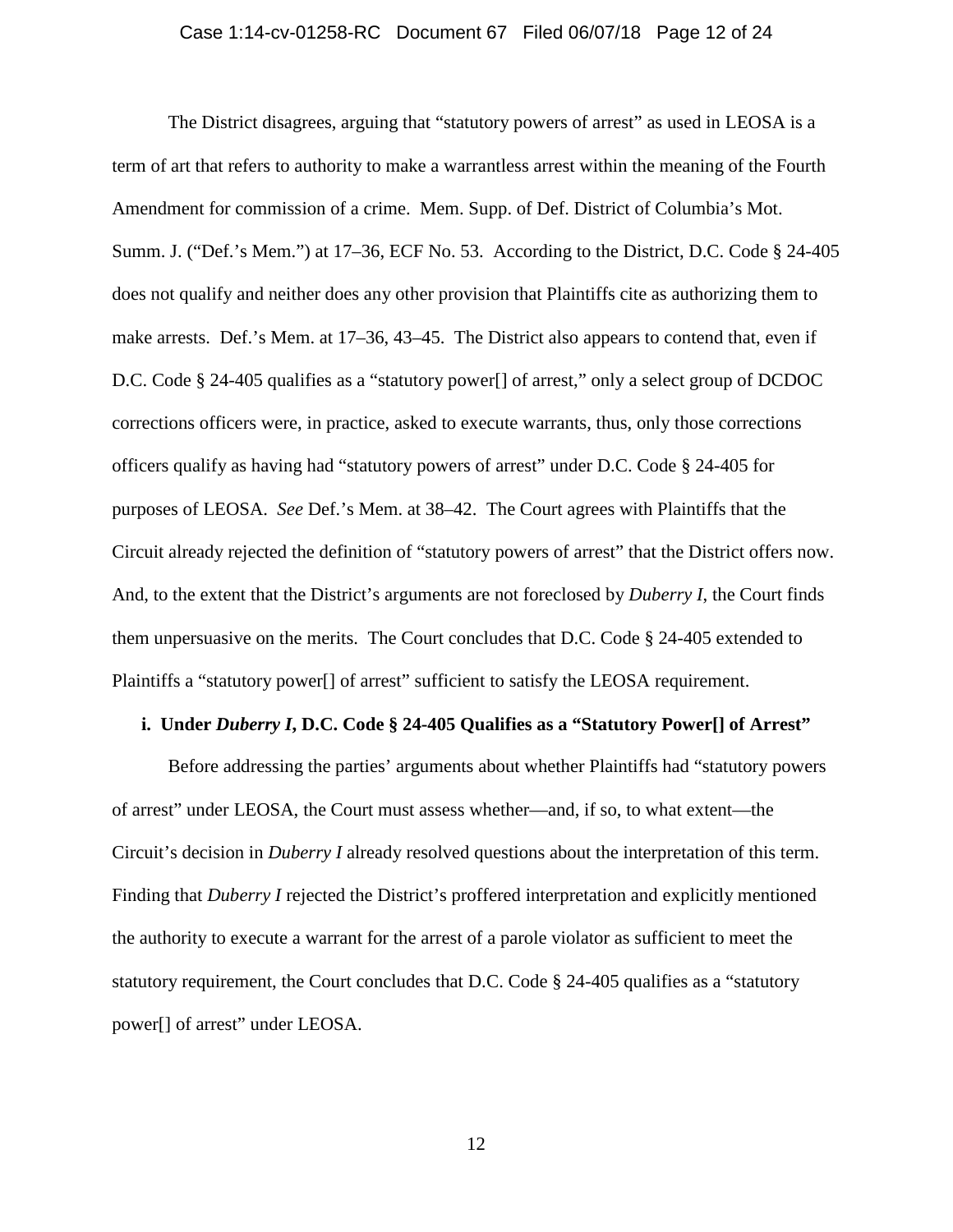#### Case 1:14-cv-01258-RC Document 67 Filed 06/07/18 Page 13 of 24

Under the law-of-the-case doctrine, "a court involved in later phases of a lawsuit should not re-open questions decided . . . by that court or a higher one in earlier phases." *Crocker v. Piedmont Aviation, Inc.*, 49 F.3d 735, 739 (D.C. Cir. 1995); *see also Christianson v. Colt Indus. Operating Corp.*, 486 U.S. 800, 815–16 (1988) (explaining that the law-of-the-case doctrine "posits that when a court decides upon a rule of law, that decision should continue to govern the same issues in subsequent stages in the same case"). The doctrine "promotes the finality and efficiency of the judicial process by 'protecting against the agitation of settled issues.'" *Id.* (quoting *Moore's Federal Practice* ¶ 0.404[1] (1984)). When a case is considered by a district court on remand from the court of appeals, "an even more powerful version of the doctrine," sometimes called the "mandate rule," applies. *LaShawn A. v. Barry*, 87 F.3d 1389, 1393 n.3 (D.C. Cir. 1996). The mandate rule "requires a lower court to honor the decision of a superior court in the same judicial system." *Id.* In doing so, the lower court may not revisit issues decided "either explicitly or by necessary implication" by the higher court. *United States ex rel. Dep't of Labor v. Ins. Co. N. Am.*, 131 F.3d 1037, 1041 (D.C. Cir. 1997).

The Court agrees with Plaintiffs that the Circuit already rejected the District's definition of "statutory powers of arrest" and implicitly determined that D.C. Code § 24-405 qualifies as a "statutory power[] of arrest" sufficient to satisfy the LEOSA requirement. Specifically, in the course of determining whether Congress intended LEOSA to benefit Plaintiffs, the Circuit explained that "the reference to 'statutory powers of arrest' *necessarily* means some statutory power of arrest such as a power to arrest parole violators, and not, as the District of Columbia suggests, only the police power to arrest upon probable cause." *Duberry I*, 824 F.3d at 1053 (emphasis added) (citing Appellee's Br. at 25). The Circuit could hardly have been clearer that, in its view, a purported law enforcement officer need not have broad police powers to satisfy the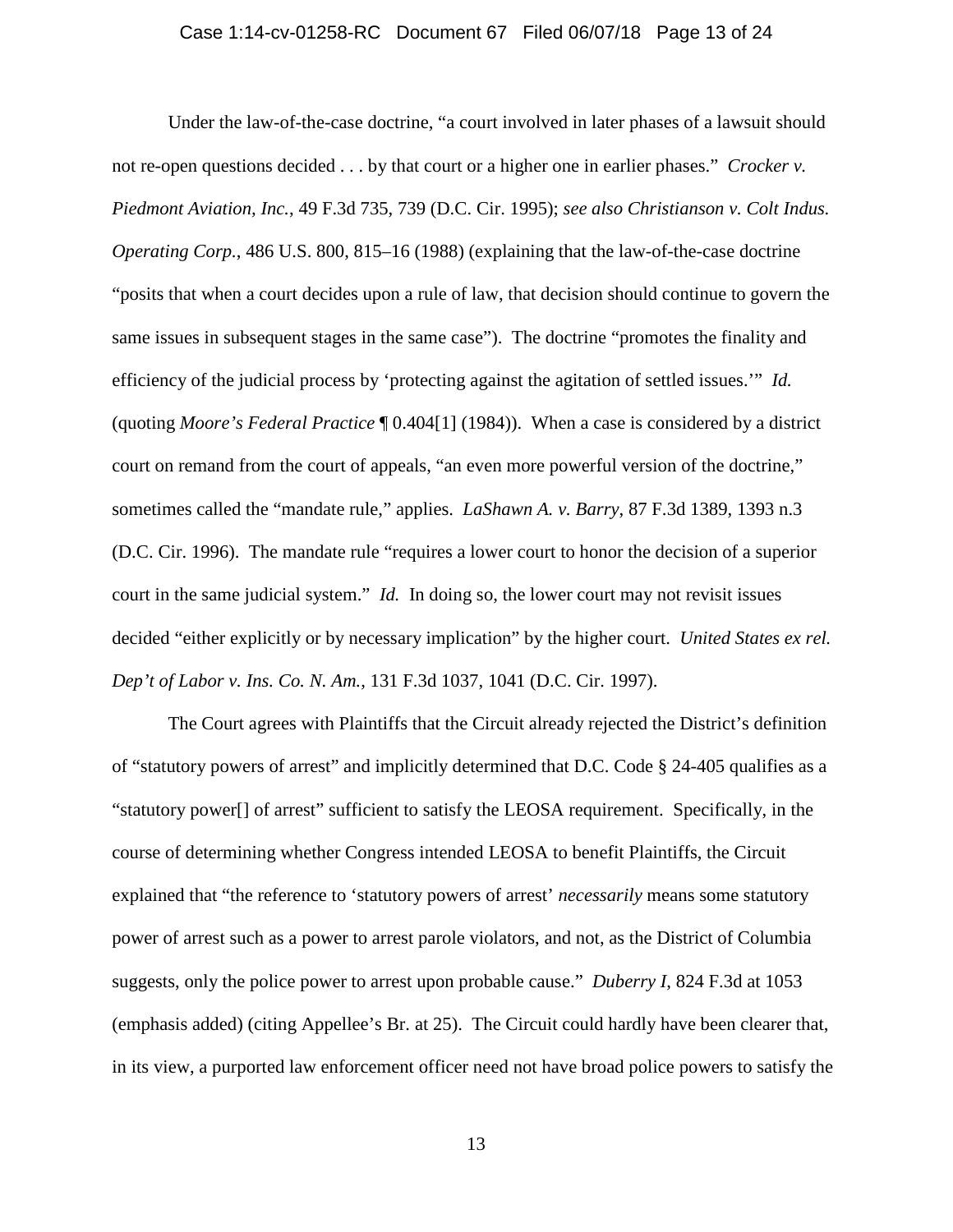#### Case 1:14-cv-01258-RC Document 67 Filed 06/07/18 Page 14 of 24

LEOSA "statutory powers of arrest" requirement, as the District argues here. And the Circuit plainly cited the power to arrest parole violators, a power conferred by D.C. Code § 24-405, as an example of an authority sufficient to meet the statutory requirement. *See id.*

Unhappy with the clear import of the Circuit's decision, the District maintains that *Duberry I* did not "completely" reject its interpretation. Def.'s Mem. at 19. According to the District, the Circuit's comments were mere nonbinding dicta. *See* Def.'s Mem. at 19–20. The District also contends that the Circuit's interpretation of the statutory language might have been influenced by Plaintiffs' claims that they held identification cards stating that they had statutory powers of arrest pursuant to D.C. Code § 24-405. *See* Def.'s Mem. 15–19. The Court disagrees.

The Circuit's comments responded directly to a legal argument offered by the District on appeal. The District had argued that Plaintiffs had not shown that Congress intended LEOSA to benefit them "because as correctional officers they were not 'trained to determine whether probable cause exists to make a warrantless arrest for any crime in the community,' and therefore lack the requisite statutory power of arrest." *Duberry I*, 824 F.3d at 1052–53 (quoting Appellee's Br. at 12, 25). The Circuit rejected the notion that "statutory powers of arrest" requires more than "some" power of arrest, citing the power to arrest parole violators as sufficient to meet the condition. *Id.* at 1053. And the Circuit moored its conclusion to Congress's intent that LEOSA apply broadly and not to any particular allegation made by Plaintiffs in this case. *See id.* Accordingly, the Court concludes that it is bound by the Circuit's implicit determination that D.C. Code § 24-405, which confers the authority to arrest parole violators, qualifies as a "statutory power[] of arrest" under LEOSA.<sup>4</sup>

 $\frac{1}{4}$  $4$  Even if the mandate rule did not apply, the Court would reject the District's interpretation of "statutory powers of arrest" on the merits. The District argues that the plain meaning of "statutory powers of arrest," the structure and language of the LEOSA statute,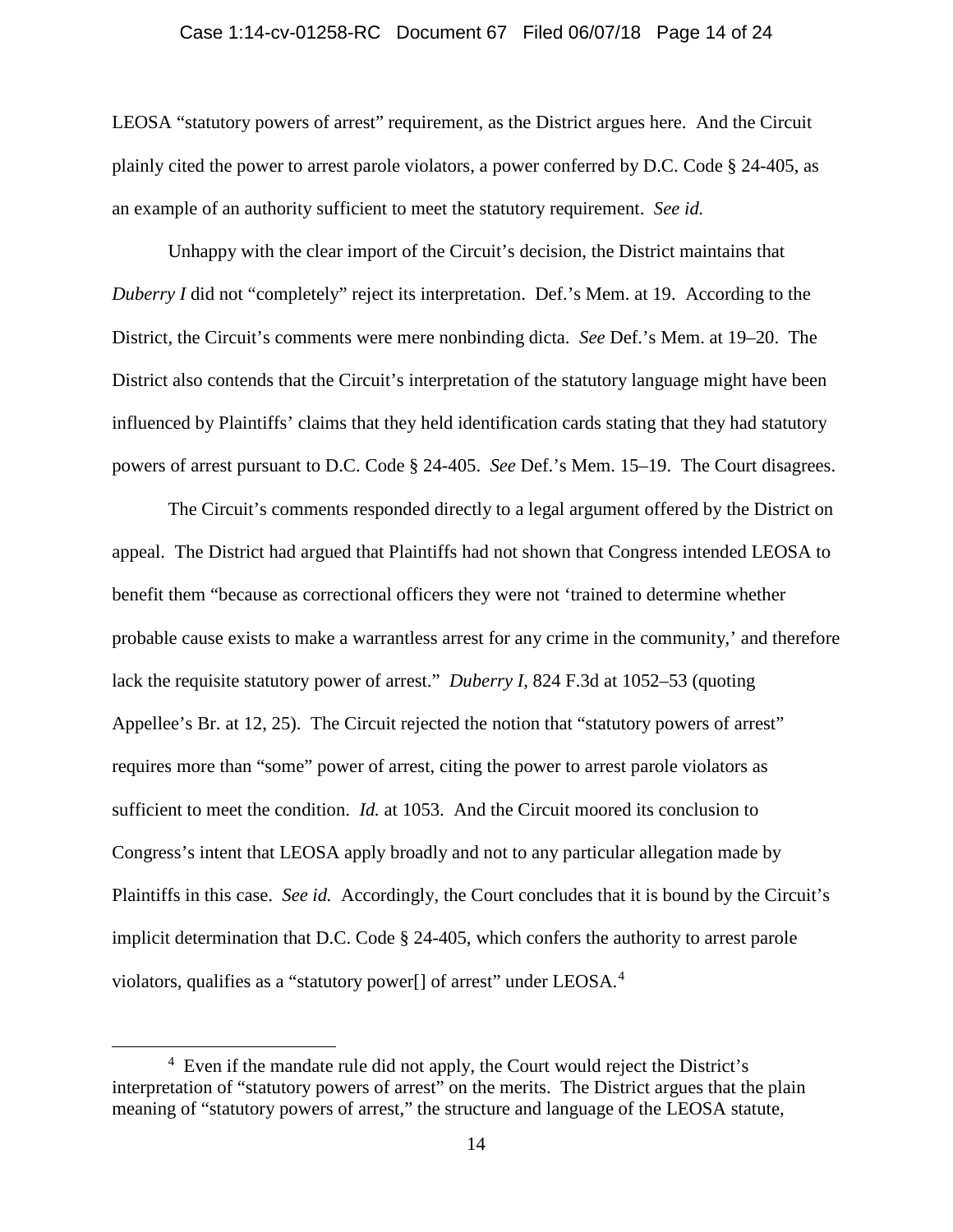### **ii. D.C. Code § 24-405 Extended Arrest Authority to Plaintiffs**

Having reiterated the Circuit's implied conclusion that D.C. Code § 24-405 qualifies as a "statutory power[] of arrest" for purposes of LEOSA, the Court next considers whether the statute extended arrest authority to Plaintiffs in this case. The District appears to argue that D.C. Code § 24-405 only extended arrest authority to those to whom arrest warrants were issued and not to every DCDOC officer. Def.'s Mem. at 36–42. Because Plaintiffs admit that they were never actually asked to execute a warrant pursuant to authority conferred by D.C. Code § 24-405, the District contends that they never had arrest authority under that statute. Def.'s Mem. at 36– 42; *see also* Curtis Decl. ¶ 5; Duberry Decl. ¶ 5; Smith Decl. ¶ 5; Pl.'s Statement of Genuine

 $\overline{a}$ 

assorted case law, and the legislative history of LEOSA all support its interpretation. *See* Def.'s Mem. at 20–36. The Court disagrees on all fronts.

First, the District's argument that "statutory powers of arrest" must mean that a "statute itself provides the authorization to make a warrantless arrest," Def.'s Mem. at 34, is wholly unavailing. "Warrantless" appears nowhere in the statutory scheme, and this Court will not add statutory language that Congress omitted. *Cf. Jawad v. Gates*, 832 F.3d 364, 370 (D.C. Cir. 2016) (noting that courts "will not 'read[] a phrase into the statute when Congress has left it out'" (alteration in original) (quoting *Keene Corp. v. United States*, 508 U.S. 200, 208 (1993)). Furthermore, "arrest" can refer to the execution of an arrest warrant issued under the statutory authority of another. *See, e.g.*, D.C. Code § 23-562(a)(1) ("A warrant issued pursuant to this subchapter shall be *executed by the arrest* of the person named." (emphasis added)). Thus, the Court disagrees that "statutory powers of arrest" obviously excludes the authority to execute arrest warrants.

Second, the Court is unpersuaded that the structure or language of LEOSA supports the District's construction. The District suggests, for example, that "statutory powers of arrest" must mean something akin to "apprehension" under 10 U.S.C. § 807(b). Def.'s Mem. at 21. But the District fails to mention that the "apprehension" language was added by amendment years after the enactment of LEOSA, apparently in an effort to expand, not restrict, the group of people who may qualify as law enforcement officers under LEOSA. *See* Pub. L. No. 112-239. Finally, the legislative history of LEOSA does not offer much in the way of clear guidance regarding how to interpret "statutory powers of arrest." The parties each cherry pick from the several statements made by witnesses or Congressmen and women that arguably supports their respective positions about the proper interpretation of this particular provision. If the legislative history reveals anything, it is what the Circuit already observed in *Duberry I*: that Congress wished for LEOSA to apply broadly and to upend any conflicting state and local laws, which lends support to Plaintiffs' construction of the terms used in the statutory scheme.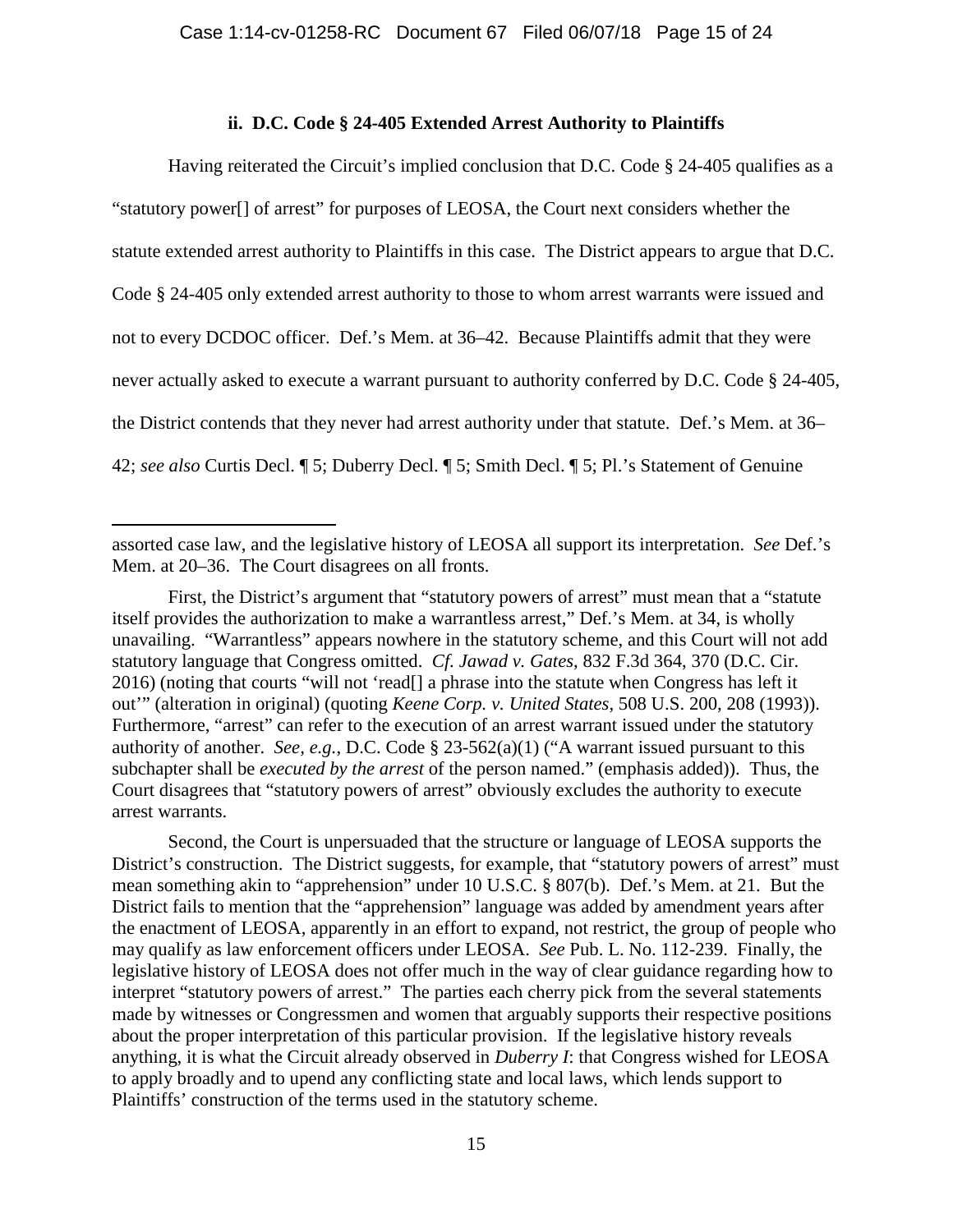Issues in Opp'n to Def.'s SUMF ("Pl.'s Disputed Facts") ¶ 16, ECF No. 59-1. The Court agrees with Plaintiffs that D.C. Code § 24-405 extended arrest authority to anyone to whom a warrant could have been issued under the statute, including Plaintiffs.

D.C. Code § 24-405 provides:

If [the] Board of Parole . . . shall have reliable information that a prisoner has violated his parole, said Board, . . . may issue a warrant to any officer hereinafter authorized to execute the same for the retaking of such prisoner. Any officer of the District of Columbia penal institutions, any officer or designated civilian employee of the Metropolitan Police Department of the District of Columbia, or any federal officer authorized to serve criminal process within the United States to whom such warrant shall be delivered is authorized and required to execute such warrant by taking such prisoner and returning or removing him to the penal institution of the District of Columbia from which he was paroled or to such penal or correctional institution as may be designated by the Attorney General of the United States.

According to the District, none of the types of officers listed in the statute were "authorized" to execute any warrants for the arrest of a parole violator until the Board of Parole issued such a warrant to the officer. *See* Def.'s Mem. at 36–42. And, in practice, the only DCDOC officers who issued such warrants were members of a select group known as the Warrant Squad. *See* Def.'s Mem. at 41–42. The Court finds the District's interpretation of the statutory text unpersuasive and finds that the text extended arrest authority to Plaintiffs.

First, the statute makes clear that it empowers a certain group of officers—those "hereinafter authorized"—to execute warrants for the arrest of parole violators. It appears to this Court that the listed categories of officers have the authority to issue warrants under this provision even if the occasion to do so never arises. Second, the language of the statute extends this authority to "[*a*]*ny* officer of the District of Columbia penal institutions," not only to officers serving on the Warrant Squad or to any other designated group of DCDOC officers. Certainly,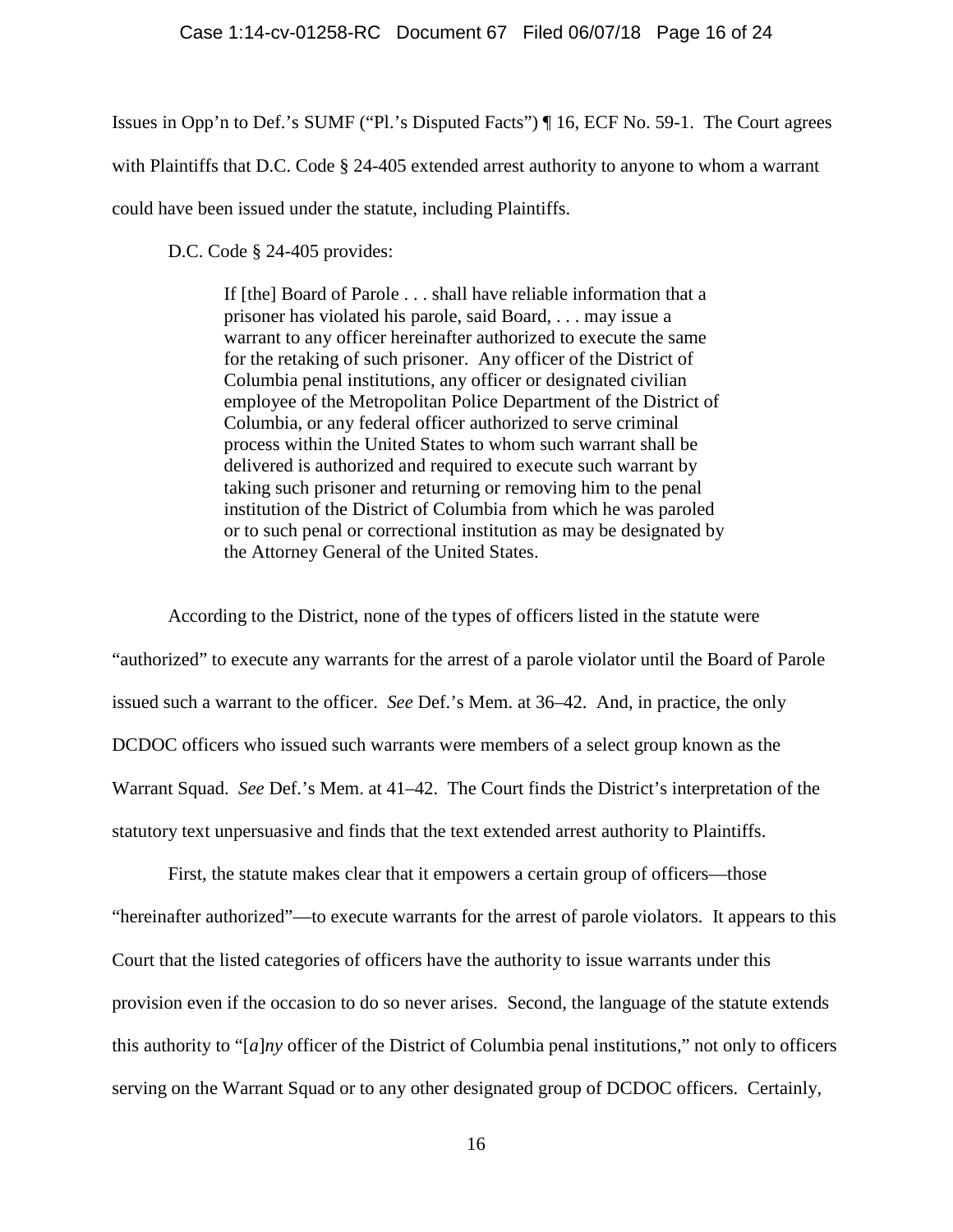#### Case 1:14-cv-01258-RC Document 67 Filed 06/07/18 Page 17 of 24

this Court cannot interpret "any" as meaning only "a select few as designated by DCDOC officials." *Cf. Ali v. Fed. Bureau of Prisons*, 552 U.S. 214, 220 (2008) ("Congress' use of 'any' to modify 'other law enforcement officer' [in 28 U.S.C. § 2680(c)] is most naturally read to mean law enforcement officers of whatever kind."). That the statute then restricts the authority to execute warrants to only certain "designated civilian employee[s] of the Metropolitan Police Department of the District of Columbia" buttresses the notion that if the legislature had intended to statutorily authorize only certain DCDOC officers to execute warrants, it knew how to do so.

Third, the District appears to read "to whom such warrant shall be delivered" as a limitation on the authority of every category of officer mentioned in the statute, denying power unless a warrant is issued. *See* Def.'s Mem. at 36–42. The Court disagrees. It seems that this language instead describes the final category of officers to whom a warrant may be issued—"any federal officer authorized to serve criminal process within the United States to whom such warrant shall be delivered." Fourth, the Court finds unavailing any argument that Plaintiffs had to have utilized this authority to qualify for LEOSA benefits. *See* Def.'s Mem. at 36–42. LEOSA requires only "statutory powers of arrest"; Congress did not include any requirement that a retired law enforcement officer must have exercised arrest authority. 5 In sum, because the record shows that Plaintiffs were "officer[s] of the District of Columbia penal institutions"—a

 $\frac{1}{5}$  $5$  For the same reason, the Court need not address Plaintiffs' contentions that in practice, they exercised "police-like" powers within the DCDOC correctional facilities. *See* Pls.' Mem. at 38–45. Congress moored the LEOSA requirement to a statutory power, not to practical experience arresting alleged criminals. And whether D.C. Code § 24-405—the statute that Plaintiffs have identified as conferring such power—authorized a particular officer to execute a warrant for the arrest of a parole violator turns on whether he or she falls into one of the enumerated categories of officers. Because there is no question that Plaintiffs were "officer[s] of the District of Columbia penal institutions," factual questions that might arise with regard to purported members of other categories—for example, whether a civilian employee of the Metropolitan Police Department was "designated" to execute warrants pursuant to this statute do not arise in this case.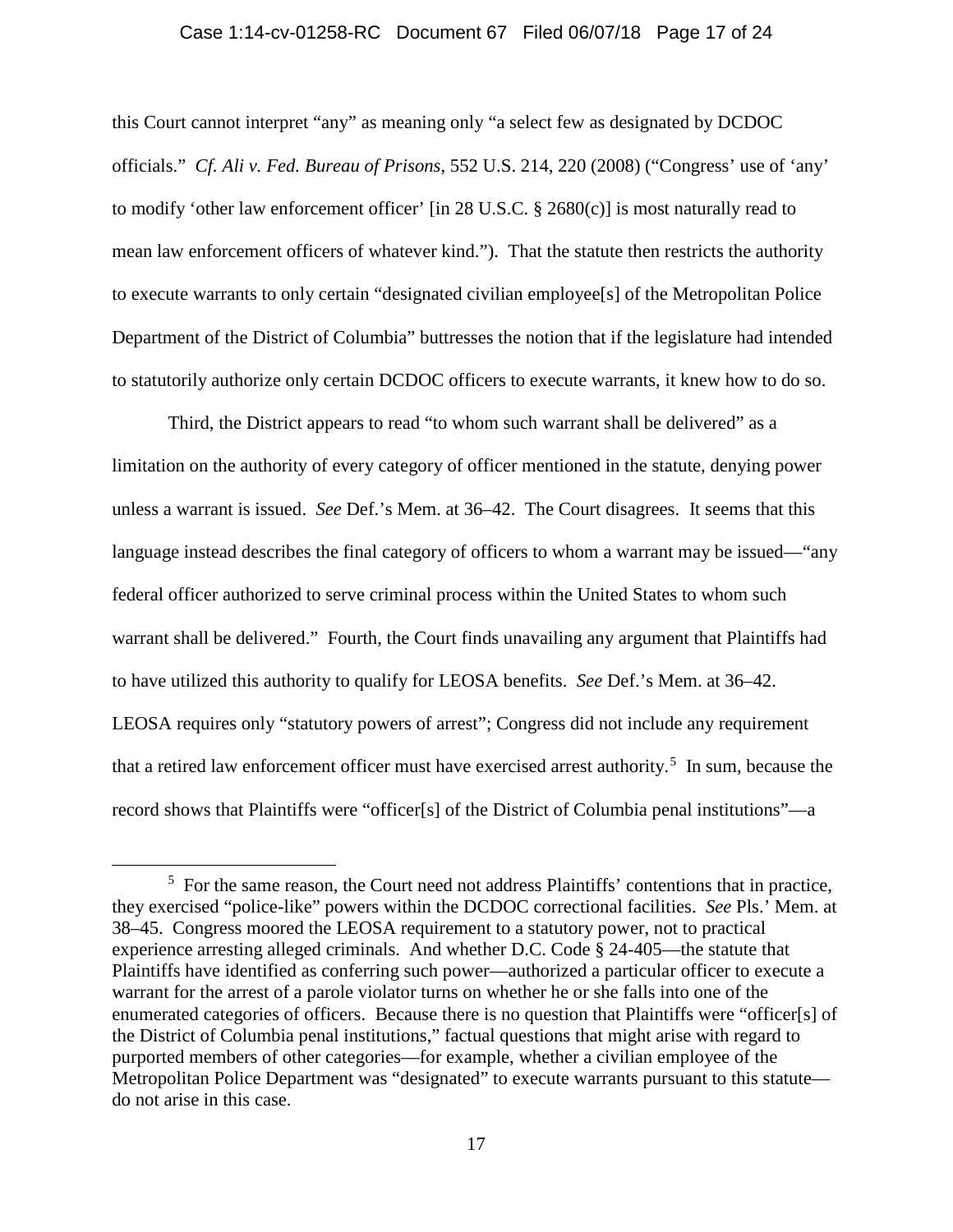#### Case 1:14-cv-01258-RC Document 67 Filed 06/07/18 Page 18 of 24

fact that the District does not contest, *see* Def.'s SUMF ¶¶ 22–25—the Court concludes that D.C. Code § 24-405 authorized them to execute warrants for the arrest of parole violators, satisfying the LEOSA "statutory powers of arrest" requirement.

#### **B. Each Plaintiff Was a Law Enforcement Officer for an Aggregate of 10 Years**

The Court next considers whether Plaintiffs each "served as a law enforcement officer for an aggregate of 10 years or more" before their respective separations from DCDOC. The District argues that they did not, maintaining that an individual serves as a law enforcement officer only on days that he or she is authorized to carry a firearm and explaining that DCDOC officers are only authorized to carry firearms while on particular assignments. *See* Def.'s Mem. at 15; District of Columbia's Opp'n Pls.' Mot. Summ. J. & Reply in Supp. of Its Cross-Mot. Summ. J. ("Def.'s Reply") at 6, ECF No. 57. The District asserts that Plaintiffs cannot show that they were each placed on assignments on which they would have been authorized to carry a firearm for a total of 3650 days. *See* Def.'s Mem. at 13–17; Def.'s Reply at 6 (suggesting that Plaintiffs must provide "a calculation of the days their officials duties required the use of a firearm"). The District also seems to suggest that to be a law enforcement officer, an employee must have had broad law enforcement authority and general duties. *See* Def.'s Mem. at 13.

Plaintiffs argue that LEOSA features no requirement that retired officers must have been authorized to carry a weapon, let alone any requirement that involves demonstrating that they were so authorized each day for a total of ten years. *See* Pls.' Mem. at 4, 34. Plaintiffs also assert that, in any event, they were trained to use and authorized to carry firearms as part of their job duties, even if they were not necessarily placed on ten years' worth of assignments on which they actually carried firearms. *See* Pls.' Mem. at 36–37. In addition, Plaintiffs note that "law enforcement officer" is used differently in different statutory schemes. *See* Pls.' Mem. at 36.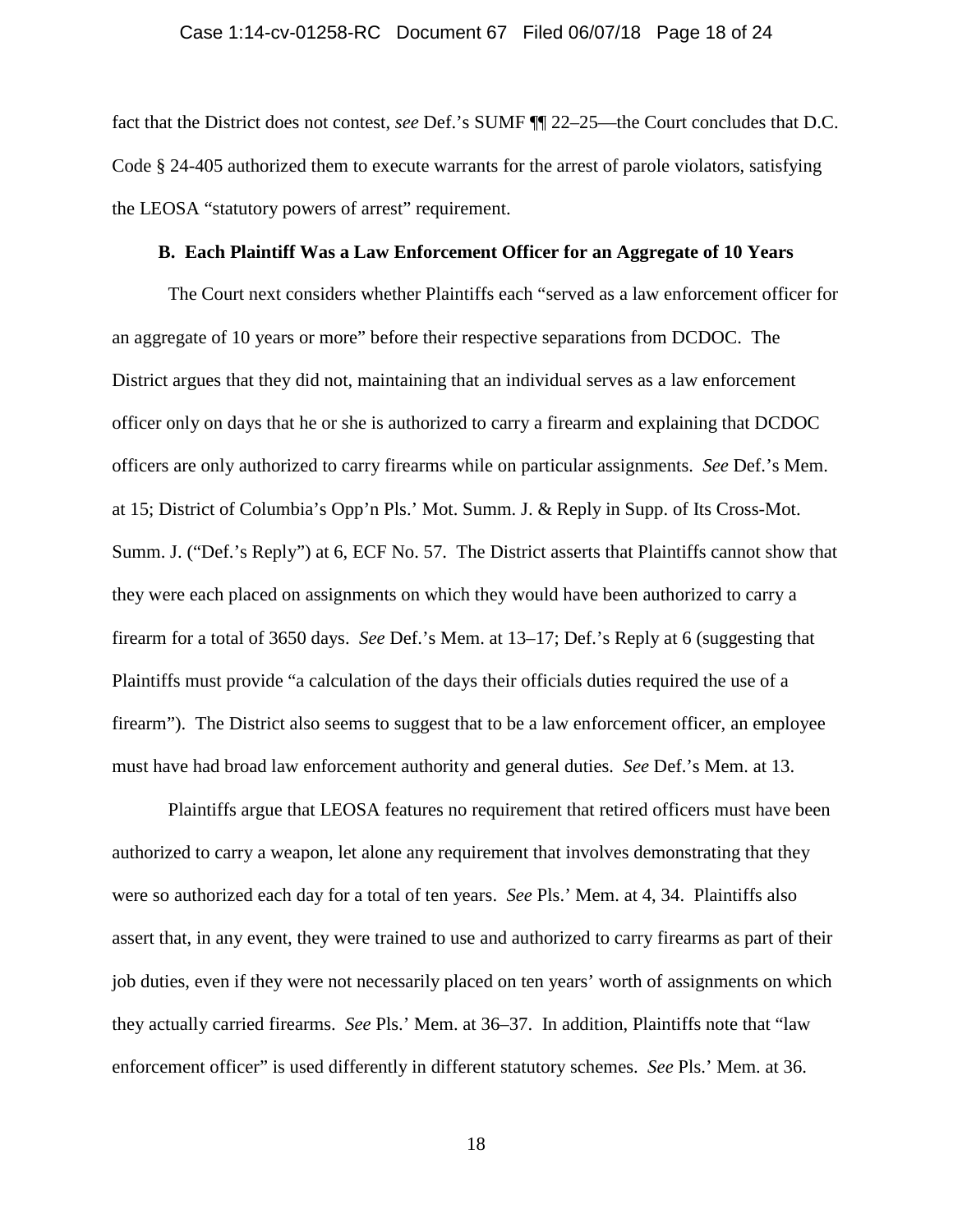## Case 1:14-cv-01258-RC Document 67 Filed 06/07/18 Page 19 of 24

And they assert that the LEOSA statute does not mandate that an officer have had general duties and broad powers. *See* Pls.' Mem. at 36. The Court concludes that Plaintiffs have the better of the argument.

Except under circumstances inapplicable here, in order to be a "qualified retired law enforcement officer" under LEOSA, a former employee must have "served as a law enforcement officer for an aggregate of 10 years or more" before separating from a public agency.<sup>6</sup> 18 U.S.C. § 926C(c)(3)(A). Citing *Thorne v. United States*, 55 A.3d 873 (D.C. 2012), a District of Columbia Court of Appeals opinion, the District contends that "the ordinary understanding of policemen and law enforcement officers is that these terms describe professionals with general duties," including "the authority to carry a firearm at all times," and "broad authority." Def.'s Mem. at 13 (quoting *Thorne*, 55 A.3d at 878–79 (internal quotation marks omitted)). According to the District, LEOSA conforms to this understanding of law enforcement officers. *See* Def.'s Mem. at 14. The District notes that § 926B of LEOSA explicitly requires that an active employee be authorized to carry a firearm to be considered a "qualified law enforcement officer," and argues that this same requirement is implicitly applicable to retired officers seeking certification under § 926C too. *See* Def.'s Mem. at 14. The Court disagrees.

First, it bears mentioning that the Circuit appears to have rejected the District's argument in *Duberry I*, explaining that "contrary to the District of Columbia's suggestion at oral argument, the LEOSA does not require that, prior to retiring, a law enforcement officer's job required carrying a firearm in order to be a 'qualified retired law enforcement officer[]." *Duberry I*, 824

 $\overline{6}$ <sup>6</sup> A former employee who did not serve as a law enforcement officer for an aggregate of 10 years or more nonetheless qualifies if he or she separated from service, after completing any applicable probationary period, due to service-connected disability. *See* 18 U.S.C. §  $926C(c)(3)B$ ).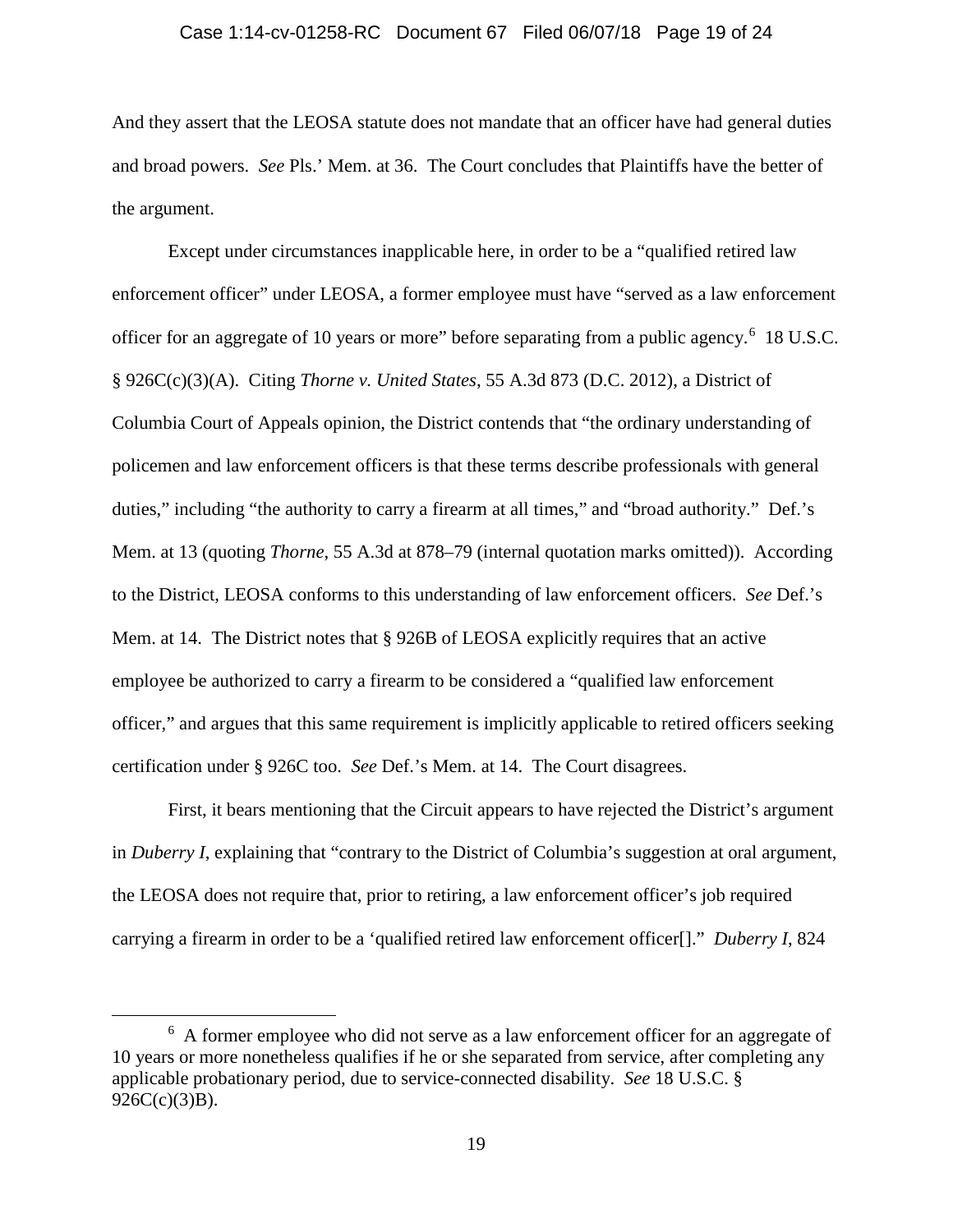## Case 1:14-cv-01258-RC Document 67 Filed 06/07/18 Page 20 of 24

F.3d at 1053 (alteration in original). But, to the extent that any daylight exists between the argument that the Circuit rejected and the one that the District offers here, this Court rejects the District's contentions. The plain text of § 926C includes no requirement that a retired officer must have been authorized to carry a firearm. *See generally* 18 U.S.C. § 926C. And, as mentioned above, this Court will not "read[] a phrase into [a] statute when Congress has left it out." *Jawad*, 832 F.3d at 370 (first alteration in original) (quoting *Keene Corp.*, 508 U.S. at 208).

Interpreting the statutory language as written does not, as the District contends, produce an absurd result. *See* Def.'s Mem. at 14. As the D.C. Circuit has explained, "[t]he Supreme Court has equated an absurdity with an outcome so bizarre, illogical, or glaringly unjust that Congress could not plausibly have intended that outcome." *Stovic v. R.R. Ret. Bd.*, 826 F.3d 500, 505 (D.C. Cir. 2016) (internal quotation marks and citations omitted). There is nothing remotely absurd about Congress requiring an active officer to be authorized to use a firearm without expecting the same from a retired officer who served in a law enforcement role for at least ten years. Furthermore, the schemes do not feature identical requirements, thus, the Court has no trouble imagining that Congress thoughtfully selected which requirements to include with respect to each category of officers. Indeed, as the Circuit observed in *Duberry I*, Congress enacted LEOSA in the face of dissenting statements on exactly the matter of the broad definition of qualified retired law enforcement officer. *See Duberry I*, 824 F.3d at 1054 ("The practical concerns extended to the broad definition of a qualified retired law enforcement officer to include individuals whose jobs did not require them to carry a firearm and who therefore had not been trained by their employer in the use of a firearm." (citing S. Rep. No. 108–29, at 16; H.R. Rep. No. 108–560, at 70)). Congress addressed these concerns, the Circuit explained, "by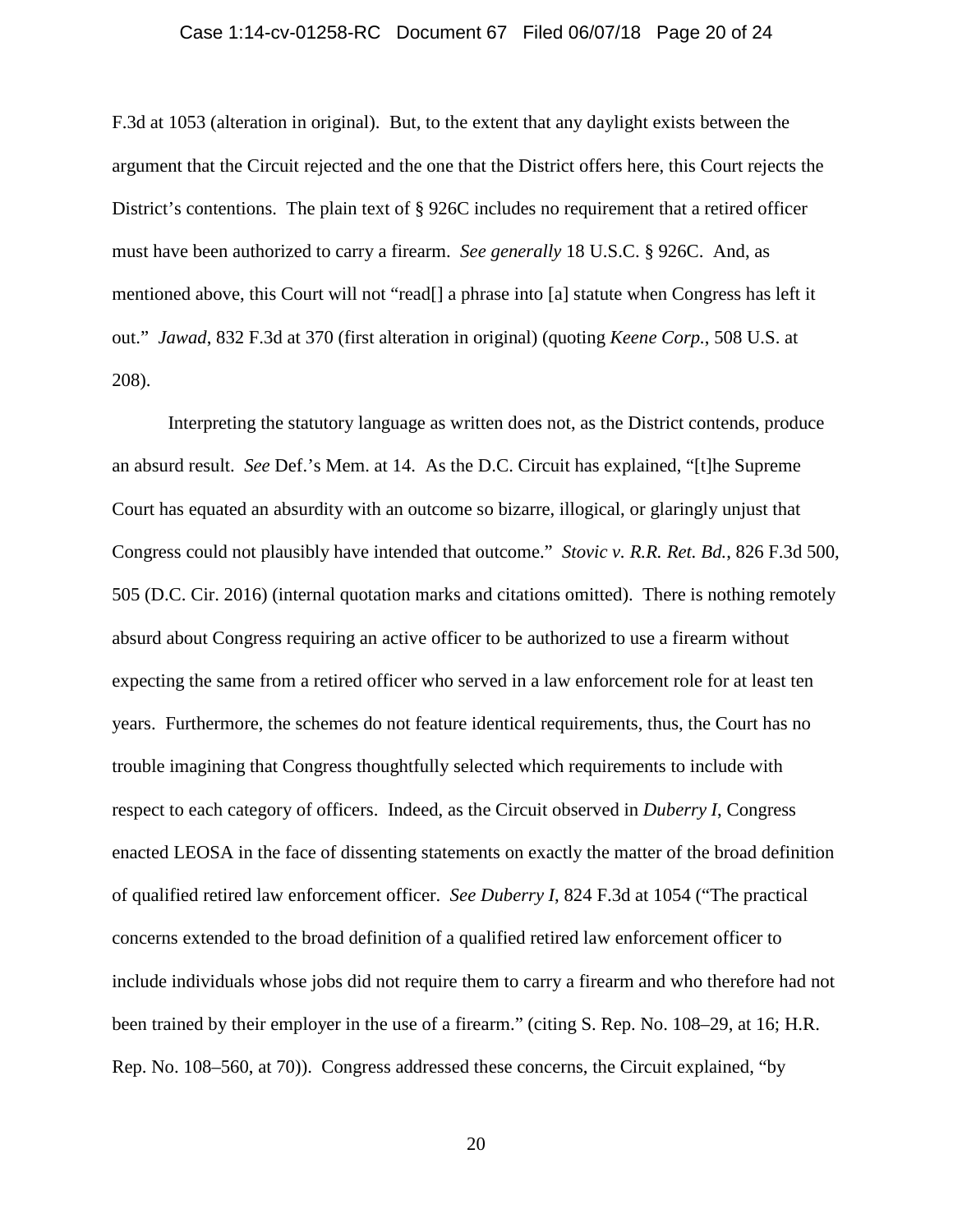#### Case 1:14-cv-01258-RC Document 67 Filed 06/07/18 Page 21 of 24

requiring annual firearms training to ensure that all retired officers eligible to carry concealed weapons received the same firearms training as active duty officers." *Id.* (citing H.R. Rep. 108– 560, at 11, 59–60). The District may believe that, as a matter of policy, Congress should have charted different requirements. But "federal courts do not sit as councils of revision, empowered to rewrite legislation in accord with their own"—or the Government's—"conceptions of prudent public policy." *United States v. Rutherford*, 442 U.S. 544, 555 (1979).

The District's citation to *Thorne* as supporting its position is wholly unpersuasive. First, the language that the District cites is drawn from a discussion about the meaning of a provision of District of Columbia law, not the meaning of LEOSA or any other federal statute. *See Thorne*, 55 A.3d at 878. Second, while this Court hardly disagrees that "law enforcement" officer" sometimes refers to officers with "general duties and broad authority," this is not always the case. For example, LEOSA was amended to clarify that its definition of "law enforcement officer" includes the Amtrak Police, the Federal Reserve Police, and others. *See* Pub. L. No. 111-272, 124 Stat. 2855 (2010). And members of the Federal Reserve Police, which is charged with "act[ing] as law enforcement officers to protect and safeguard the premises, grounds, property, personnel . . . and operations conducted by or on behalf of the Board or a reserve bank," 28 U.S.C. § 248(q)(1), are only "authorized while on duty to carry firearms." *Id.* §  $248(q)(3)$ . Moreover, they may only make arrests for either offenses committed against the United States in their presence or for felonies committed or being committed against the United States within the buildings and grounds of the Federal Reserve Board. *See id.* They do not appear to have the sort of general duties and broad authority that the District says that LEOSA mandates. Third, as Plaintiffs note, some other federal statutory definitions of "law enforcement officer" explicitly include DCDOC officers, undercutting the notion that Congress certainly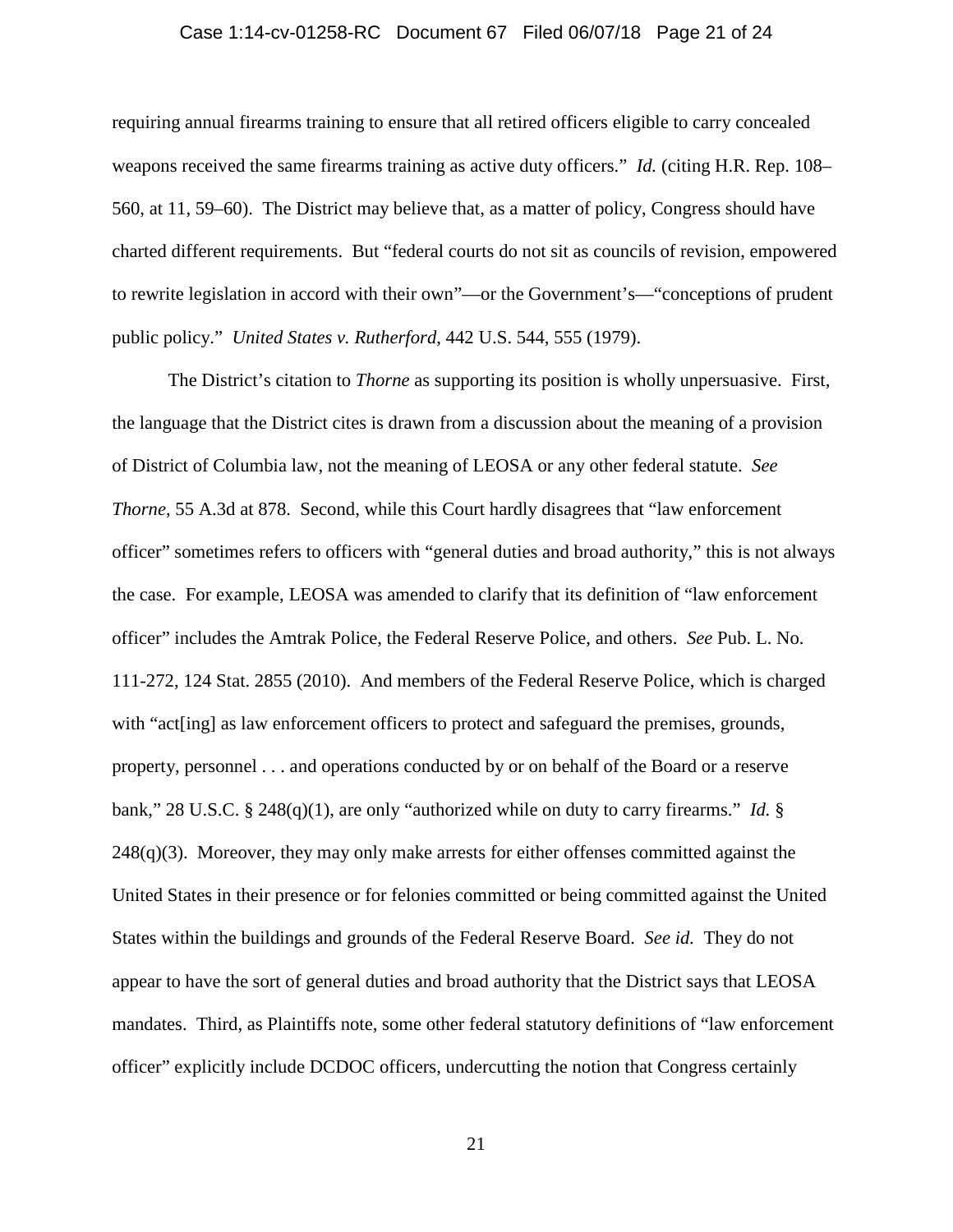# Case 1:14-cv-01258-RC Document 67 Filed 06/07/18 Page 22 of 24

could not have intended to cover such officers under LEOSA. *See* Pls.' Mem. at 36 (citing 5 U.S.C. § 8331(20) (defining "law enforcement officer" for purposes of determining eligibility for certain retirement benefits to include certain DCDOC officers)). 7

Here, it is undisputed that each Plaintiff worked as DCDOC corrections officer—a role in which they "engage[d] in or supervise[d]  $\dots$  the incarceration of  $\dots$  [people]," 18 U.S.C. §  $926C(c)$ —for at least ten years. Accordingly, the Court concludes that each Plaintiff has met the requirement outlined in subsection (c)(3)(A) of LEOSA.

### **C. The Court Need Not Determine Whether Plaintiffs Have Photographic Identification That Satisfies Subsection (d)**

Finally, the District contends that Plaintiffs do not possess photographic identification required by 18 U.S.C. § 926C(d) to lawfully carry a firearm under LEOSA. Def.'s Mem. at 44– 45; Def.'s Notice of Suppl. Authority at 2–3, ECF No. 64. The District cites two recent opinions in which federal district courts determined that plaintiffs could not prevail on LEOSA claims asserted under 42 U.S.C. § 1983 because they lacked the requisite identification. *See* Def.'s Notice of Suppl. Authority at 1 (citing *Burban v. City of Neptune Beach, Fla.*, No. 3:17-cv-262- J-34JBT, 2018 WL 1493177 (M.D. Fla. Mar. 27, 2018), and *Henrichs v. Ill. Law Enf't Training* 

 <sup>7</sup>  $\frac{7}{1}$  Though, as explained above, a retired law enforcement officer need not show that he was authorized to carry a weapon while on duty to be eligible for LEOSA rights, Plaintiffs offer persuasive evidence that they were so authorized. They note that to qualify for their corrections officer positions, they had to demonstrate proficiency in the use of firearms. *See* Pls.' SUMF ¶ 7; *see also* Ex. E-3, Job Description DC-007-09, ECF No. 55-8; Ex. E-4, Job Description DC-007-09, ECF No. 55-8. They also explain that, as DCDOC officers, they received "extensive" pre-service firearms training. Furthermore, throughout their respective tenures, they were each tested and qualified annually or semi-annually in the use of a pistol, a shotgun, and an M-14 semi-automatic rifle. *See* Pls.' SUMF ¶¶ 3, 7. And they were authorized to carry firearms in responding to escapes and escorting prisoners. *See* Pls.' SUMF ¶¶' 27–29, 32–34. As the above analysis of "statutory powers of arrest" demonstrates, the question of whether or not Plaintiffs had authority to carry a weapon does not necessarily turn on whether Plaintiffs exercised that authority.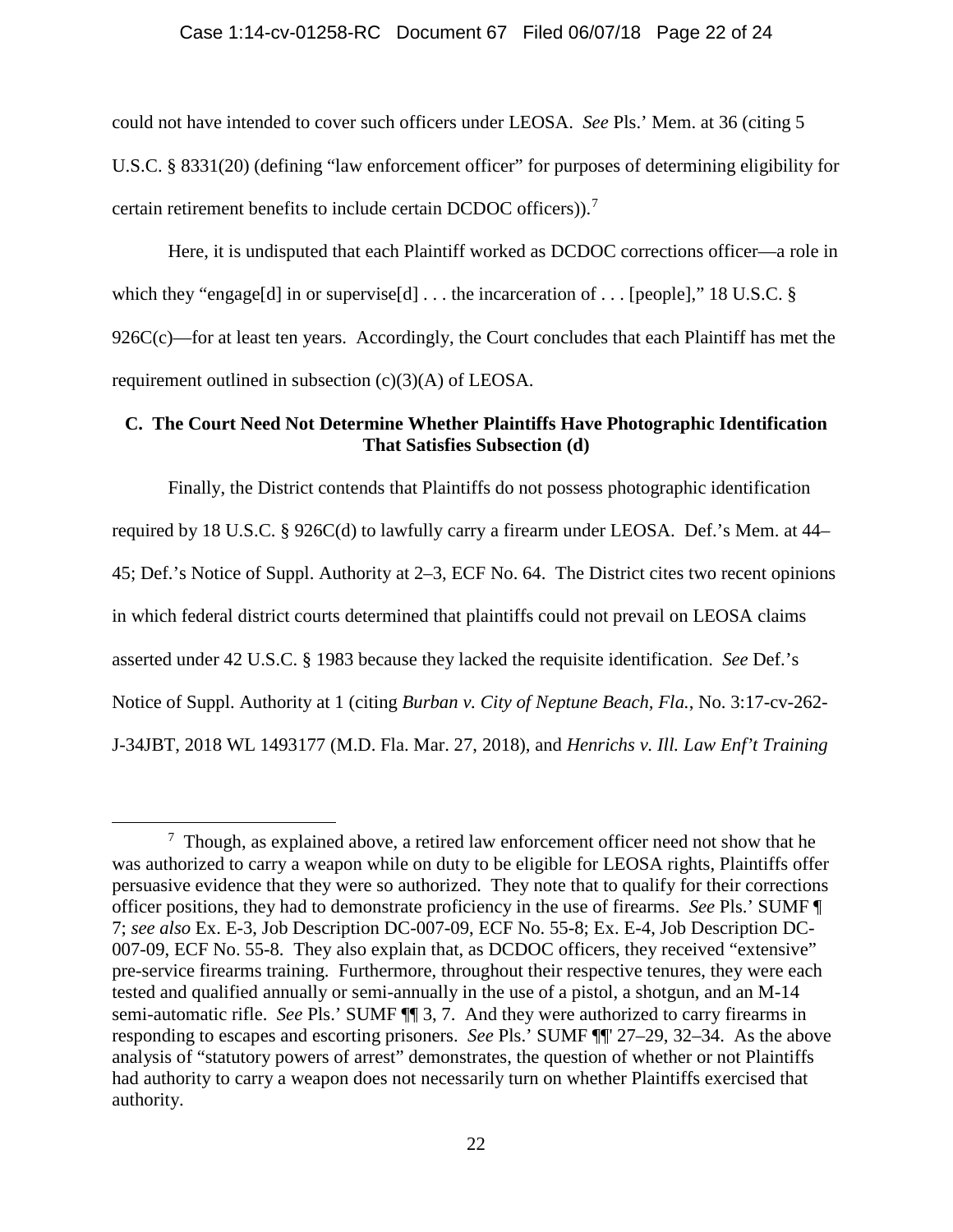#### Case 1:14-cv-01258-RC Document 67 Filed 06/07/18 Page 23 of 24

*& Standards Bd.*, No. 15 C 10265, 2018 WL 572708 (N.D. Ill. Jan. 26, 2018)). The Court rejects the District's argument that Plaintiffs must prove that they have photographic identification that satisfies subsection (d) before the Court can grant their motion for summary judgment.

First, such a determination is a logical extension of the Circuit's reasoning in *Duberry I*. In its prior opinion, the Circuit explicitly rejected the notion that Plaintiffs might "lack the [LEOSA] right until they obtain the subsection (d)(2)(B) firearms certification." *Duberry I*, 824 F.3d at 1055. In the Circuit's view, "the firearm certification requirement does not define the right itself but is rather a precondition to the exercise of [the LEOSA] right." *Id.* The District appears to offer a different version of this argument, asserting that Plaintiffs must prove that they meet other preconditions for exercising LEOSA rights before they can be deemed "qualified retired law enforcement officers" to whom Congress conferred LEOSA rights. *See* Def.'s Mem. at 44–45. This Court thinks that, just as the firearm certification did not define the LEOSA right, the possession of a photographic identification that is required to exercise the right does not define the LEOSA right. Other district courts have reached a different conclusion. But, of course, those courts were not bound by or acting in light of binding precedent from a higher court. Indeed, both of the district court opinions that the District cites rejected the D.C. Circuit's reasoning in *Duberry I*. *See Burban*, 2018 WL 1493177, at \*7–8; *Henrichs*, 2018 WL 572708, at \*5.

 Second, Plaintiffs note explicitly that they have not asked this Court to address whether they have identification that satisfies the requirements of subsection (d). *See* Pls.' Mem. at 4–5. And the Court accepts Plaintiffs' representations about the scope of their complaint. *Cf. Caterpillar Inc. v. Williams*, 482 U.S. 386, 395 (1987) (observing that plaintiffs are the "masters of the complaint"). The Court agrees that whether or not Plaintiffs have sufficient identification